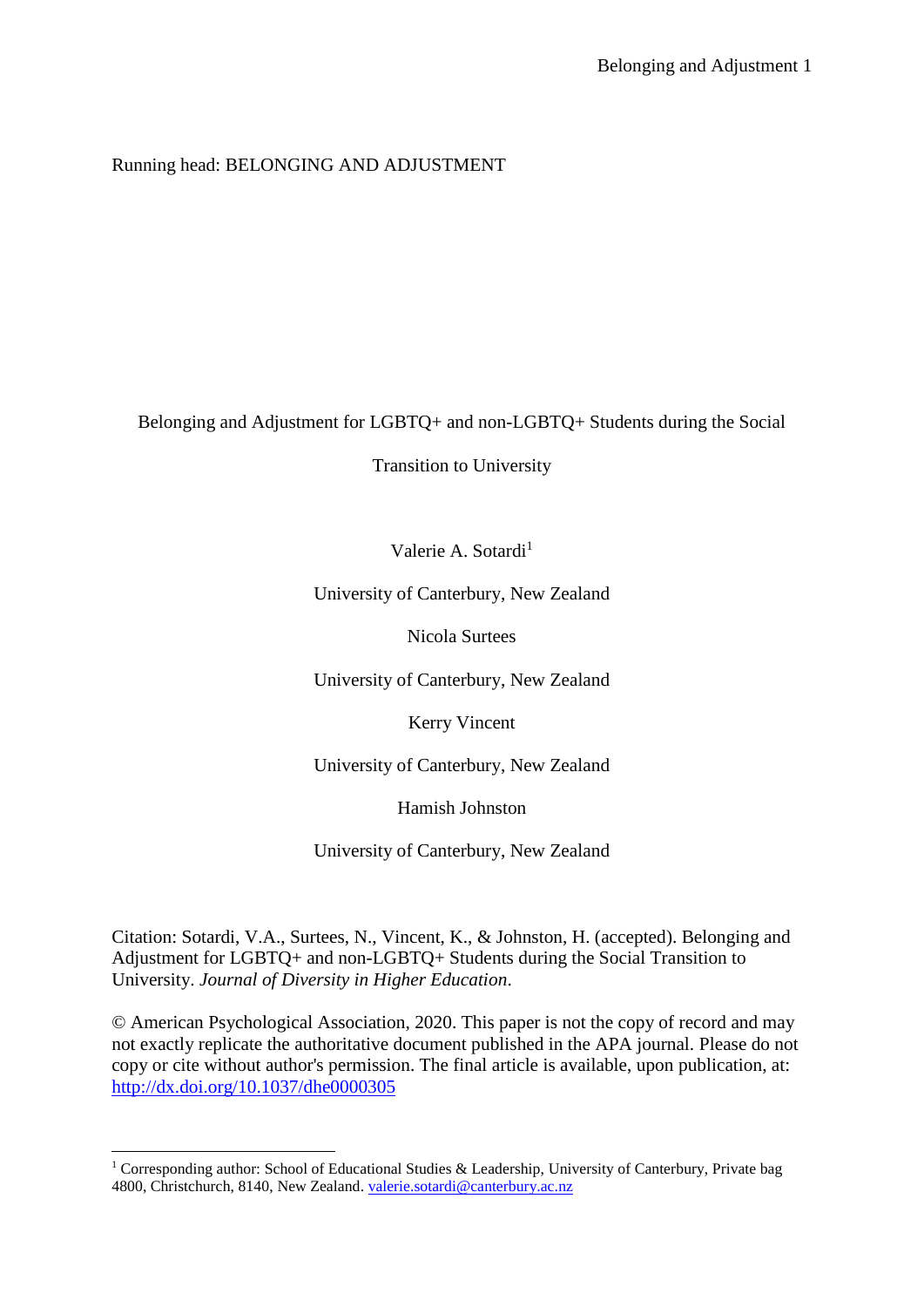#### **Abstract**

The transition to university can be challenging not only for the general student population but also for LGBTQ+ students, whose social experiences may be particularly demanding. In the current research, we explore first-year students' perceptions of belonging and social adjustment by (a) estimating whether such perceptions relate to achievement motivation, well-being, and academic performance, and (b) identifying whether these trends differ for LGBTQ+ students. First-year students from one public university in New Zealand (*n* = 896) completed a questionnaire to report their early experiences in higher education. Grade Point Average (GPA) was provided by the institution. Results using descriptive statistics and regression-based, moderation models offer empirical support that belongingness and social adjustment have the potential to impact first-year students in meaningful ways, and that some of these patterns vary between LGBTQ+ and non-LGBTQ+ students. Individuals who reported institutional belonging and felt as though they had adjusted well to university also reported high levels of achievement motivation and well-being. Meanwhile, individuals who reported peer belonging were linked to weaker achievement motivation yet a *higher* GPA. Our results introduce new evidence that although LGBTQ+ students reported relatively poorer well-being, they experienced relatively more enjoyment and less boredom in their classes. Interactions from moderation testing reveal that the statistical predictions of belongingness and social adjustment for academic self-efficacy and subjective well-being differed between LGBTQ+ and non-LGBTQ+ students. We discuss the practical implications of our results and identify ways for higher educational institutions to support first-year students.

*Keywords*: LGBTQ+; belonging; achievement emotions; well-being; self-efficacy; GPA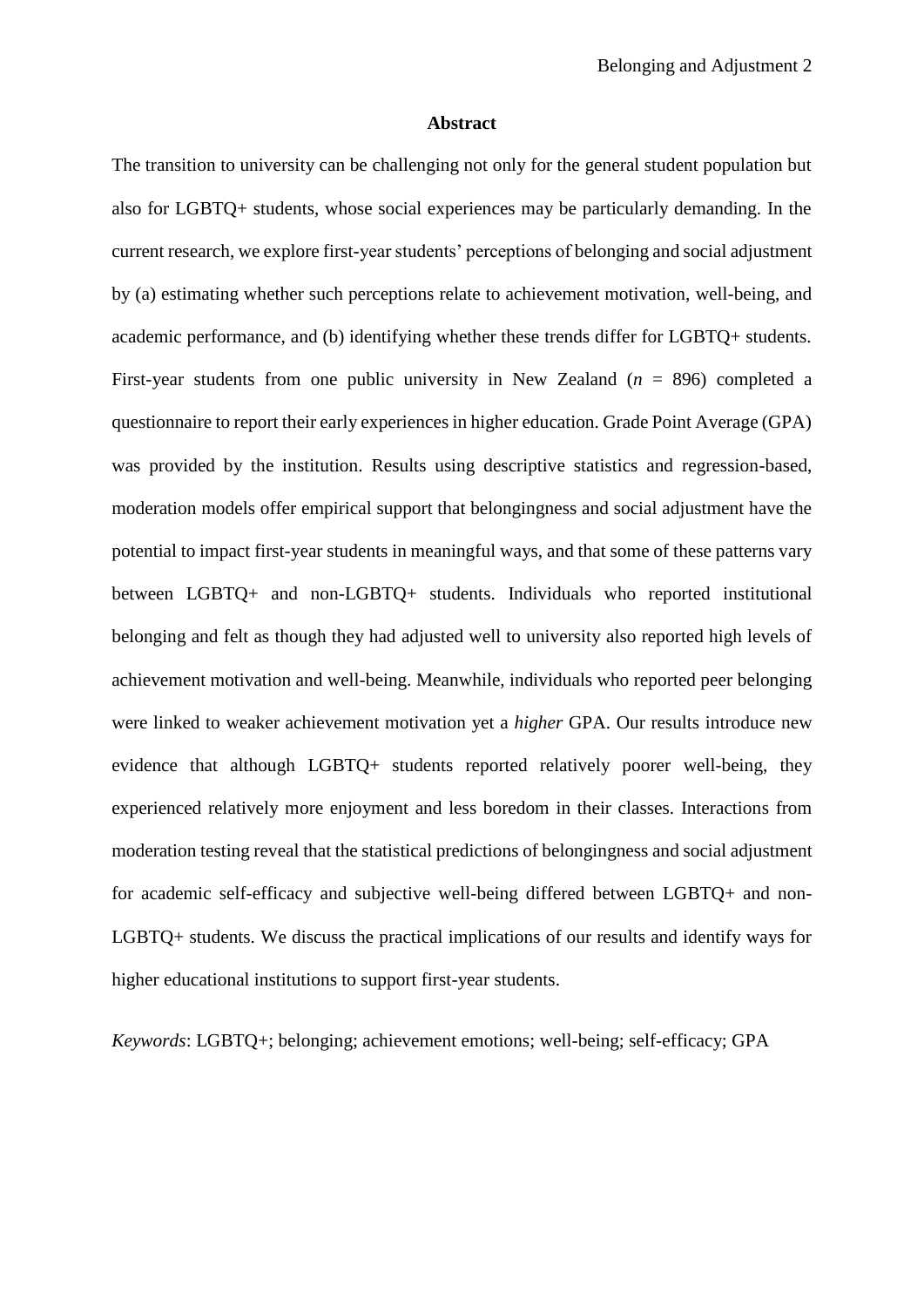#### **Introduction**

Schooling transitions can impose abrupt environmental change on learners and are likely to elicit high levels of distress (e.g., Jackson et al., 2000). Students consistently report social difficulties and pressures during the transition to university (e.g., Bitsika et al., 2010; Pascarella & Terenzini, 2005). In this period, it is likely that students who perceive their social environment as uncomfortable may struggle in their adjustment, lack confidence in their academic abilities, fail to enjoy classes, experience lower well-being, and perform less well. Although these challenges pertain to most first-year university students, this may especially be the case among students of different marginalized groups. LGBTQ+ students are a particular cohort who are increasingly more visible in higher education in Western countries, and studies focused on their university experiences have grown (e.g., Taylor et al., 2018; Todorinova & Ortiz-Myers, 2019). For greater social justice and equality, there is a collective need for researchers, educators, and institutions to gain a better understanding of the first-year encounters and outcomes of LGBTQ+ students. In the current research, we adopt a social cognitive perspective to examine the interplay between students' perceptions of the social environment at university (sense of belonging and social adjustment), motivation and emotion (academic self-efficacy, enjoyment, and boredom), and behavior outcomes (academic performance). Our goal was to expand on the extant literature concerning firstyear students' social and academic encounters so that higher education institutions can promote a climate that supports students from diverse backgrounds.

#### **Understanding the Social Transition to University**

First-year students' early perceptions of support, safety, and respect may give rise to a range of academic and personal outcomes. These trends may also differ between students who do and do not identify as members of LGBTQ+ communities. With regards to the social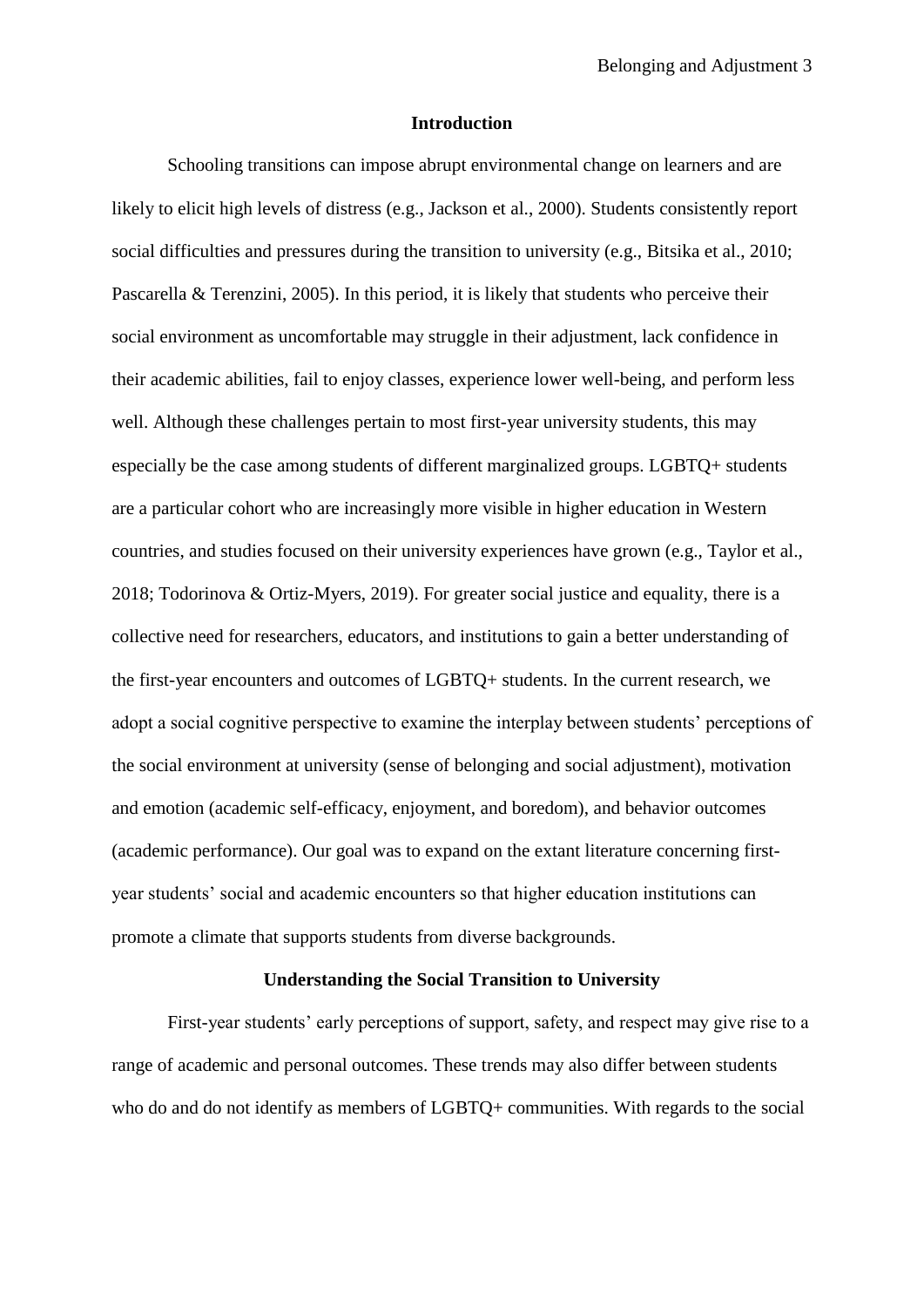transition to university, two perceptions may be especially meaningful: a sense of belonging and psychological adjustment to the environment.

#### **Belongingness in Higher Education**

The concept of belongingness has been defined in various ways across decades (for a review, see Mahar et al., 2013). Researchers generally agree that belongingness is a subjective experience in which a person feels valued and respected by individuals or groups, and that these interpersonal relationships serve as a universal human social need (Baumeister & Leary, 1995; Mahar et al., 2013). Although perceptions of belonging differ across cultures, these views are consistently linked to interpersonal experiences with classmates and teachers (Chiu et al., 2016). The psychosocial environment, therefore, plays an essential role in building interpersonal networks for students to develop belongingness (Allen et al., 2018). To acknowledge potential differences between university and schooling experiences, Strayhorn (2018) proposed that belongingness in higher education can be understood as:

Students' perceived social support on campus, a feeling or sensation of connectedness, and the experience of mattering or feeling cared about, accepted, respected, valued by, and important to the campus community or others on campus such as faculty, staff, and peers. (p. 4)

This conceptualization acknowledges several external referents such as campus community, faculty, staff, and peers. Hausmann and colleagues (2007) state that student belongingness implies a result of academic and social integration, and that these differences should be carefully considered. Researchers (e.g., Freeman et al., 2007) have distinguished belongingness at the campus level from other levels of analysis, such as class-related experiences. Based on these premises, we posit that belongingness of first-year university students could be distinguished between perceptions of the social environment (a) at the broad, institutional level (e.g., interactions with professors, support staff, and the university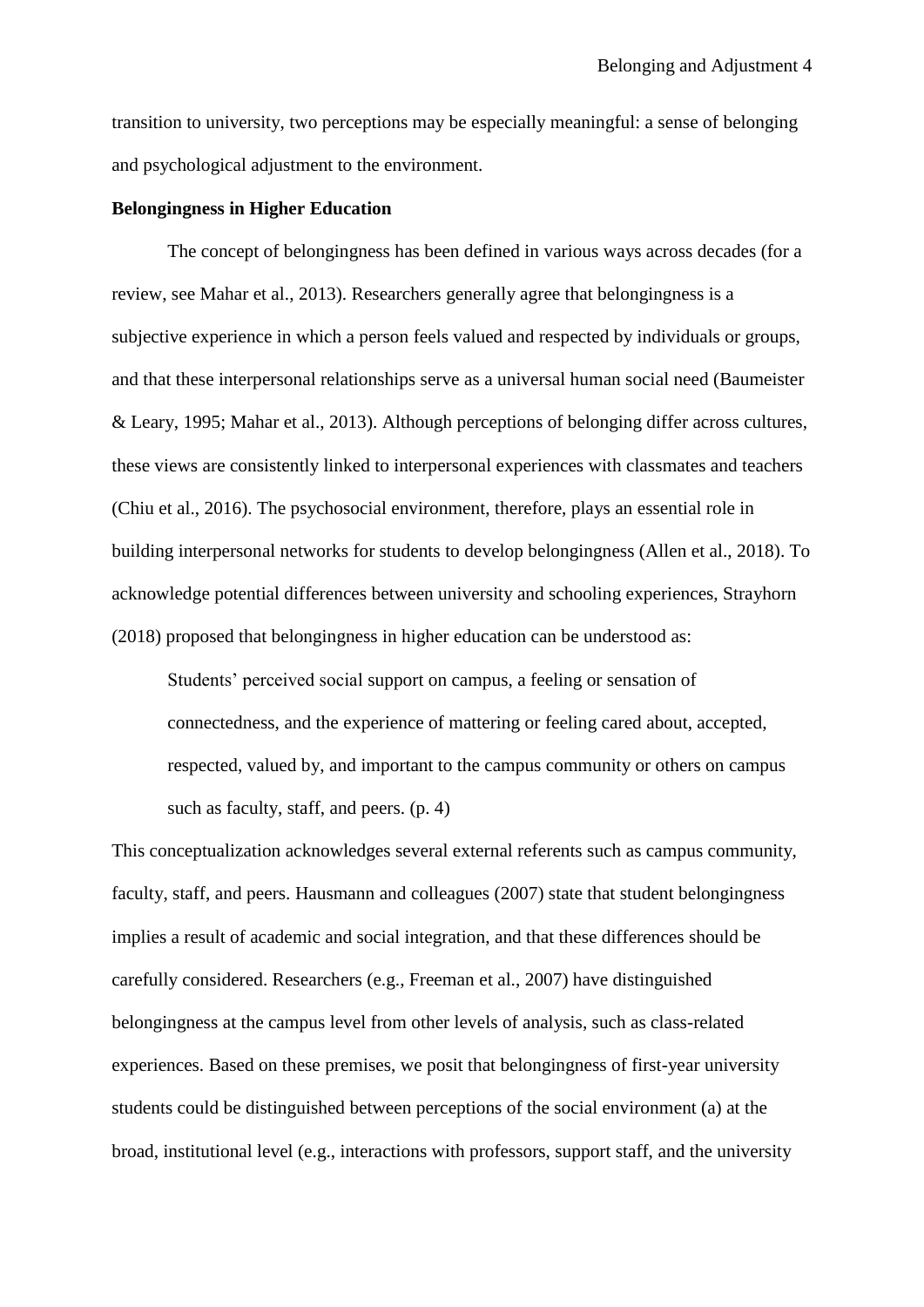campus), and (b) at the peer-to-peer level, (e.g., interactions with classmates and other students).

#### **Adjustment in the First-Year Transition**

Psychological adjustment represents how well a person adapts to a new environment based on their modification of thoughts and behaviors to improve interactions with the setting (Yoo et al., 2006). Examples of adjustment during the transition to university might include the need to interact with professors in ways that may be more (or less) formal than in school, seek help from others, and join interest groups with a new cohort. Indeed, a student's belief that they are adjusting flexibly to interpersonal demands may be reciprocally linked to their subjective views on belongingness (e.g., Anderman & Freeman, 2004; Freeman et al., 2007). It is possible, for instance, that students who feel as though they have adjusted well may be more open to forging new interpersonal relationships. Meanwhile, students who feel safe, respected, and supported in their environment may conclude that belongingness leads to better adjustment. In the current research, we adopt a social cognitive framework (e.g., Bandura, 1986). From this perspective, we worked on the assumption that students reflect on their social transition to university. It was expected that perceptions of the social environment would be linked to personal characteristics such as emotions and self-beliefs to perform well at university (academic self-efficacy), as well as behavior indicators such as subjective wellbeing and performance.

The extent to which students adjust to university depends, in part, on their perceived quality of the interpersonal relationships and supportive tone (Reeve, 2014). Students' experiences and outcomes are influenced by (and further influence) perceptions of belonging and adjustment. For instance, students with a stronger sense of belonging and adjustment tend to report greater achievement motivation (Freeman et al., 2007). Emotions have motivational properties in that they encourage students to approach or avoid interactions with students and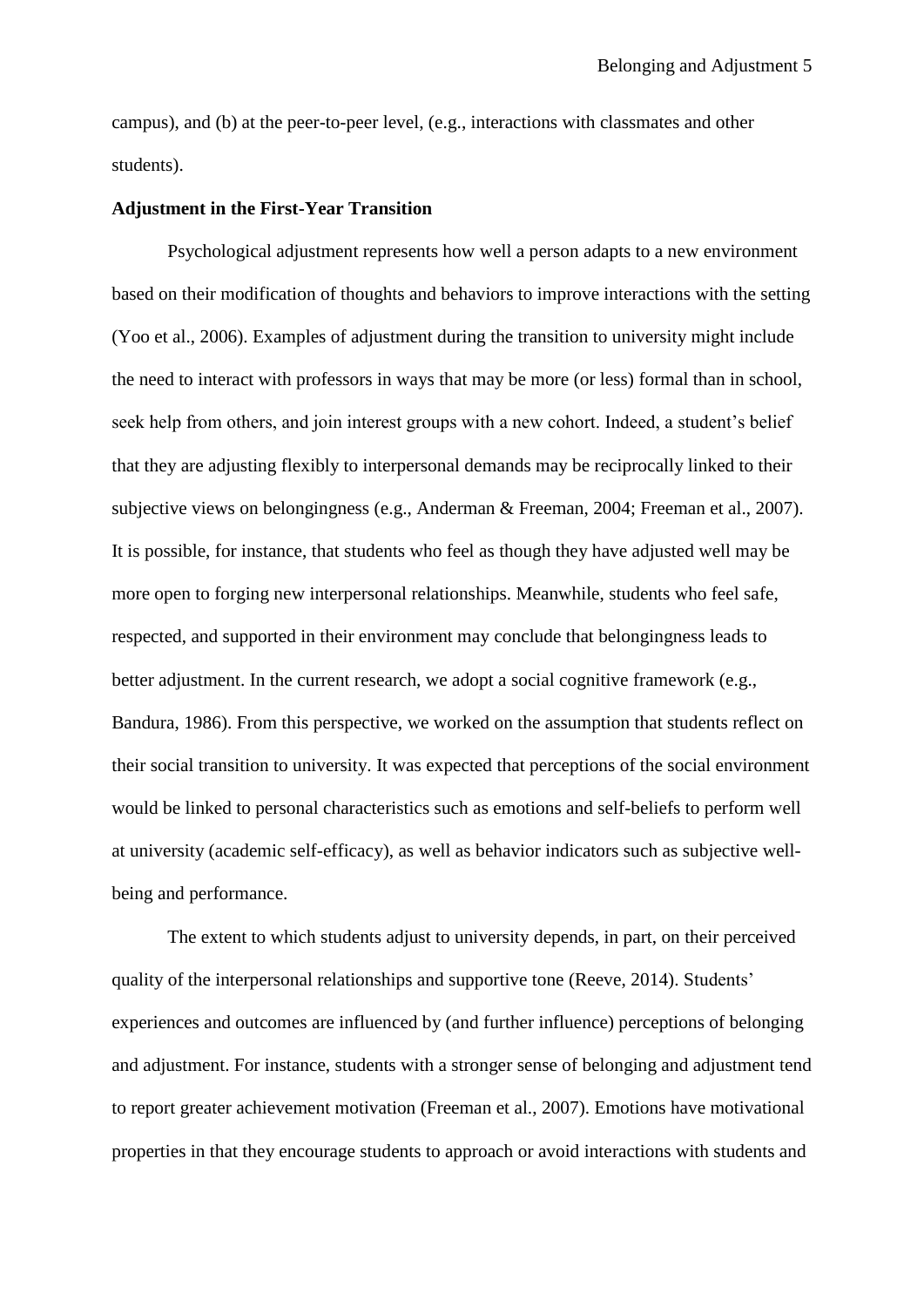staff; furthermore, emotions indicate how students are feeling in their environment (e.g., Oatley & Jenkins, 1992). Therefore, in the current research, we include the role of two emotions that are sensitive to perceptions of social dynamics (e.g., support) in the classroom (e.g., Goetz et al., 2013): enjoyment and boredom. These two emotions are believed to have different valences and activations: enjoyment has positive and activating properties, and boredom has negative and de-activating properties (Westphal et al., 2018). These emotions could signal the extent to which students feel comfortable or frustrated in their environment. Individuals who feel competent, experience positive emotions, and can be their authentic selves may report greater subjective well-being and better academic performance (e.g., Reeve, 2014; Slaten et al., 2014). It is essential, therefore, to consider not only the social transition to university, but also the extent to which this subjective experience gives rise to motivation, emotion, well-being, and performance.

#### **The Social Transition for LGBTQ+ students**

Belongingness and adjustment are relevant to the social transition of all first-year students; however, as expressed by Slaten et al. (2014), transitional encounters should be considered from perspectives of diversity and inclusion. In the current research, we build on the existing literature by exploring the experiences of LGBTQ+ students. LGBTQ+ students are a particular cohort who, through traditional forms of institutional marginalization and under-representation, may face unique challenges while transitioning socially to university. Although there is a multitude of communities within the conceptualization of LGBTQ+, one of our central aims was to understand whether trends relating to belongingness and social adjustment are experienced differently for students who, broadly, do (and do not) identify as members of LGBTQ+ communities.

The transition to university can be a difficult period for many students (Zubernis  $\&$ Snyder, 2007), and this is often the case for LGBTQ+ students. LGBTQ+ students face not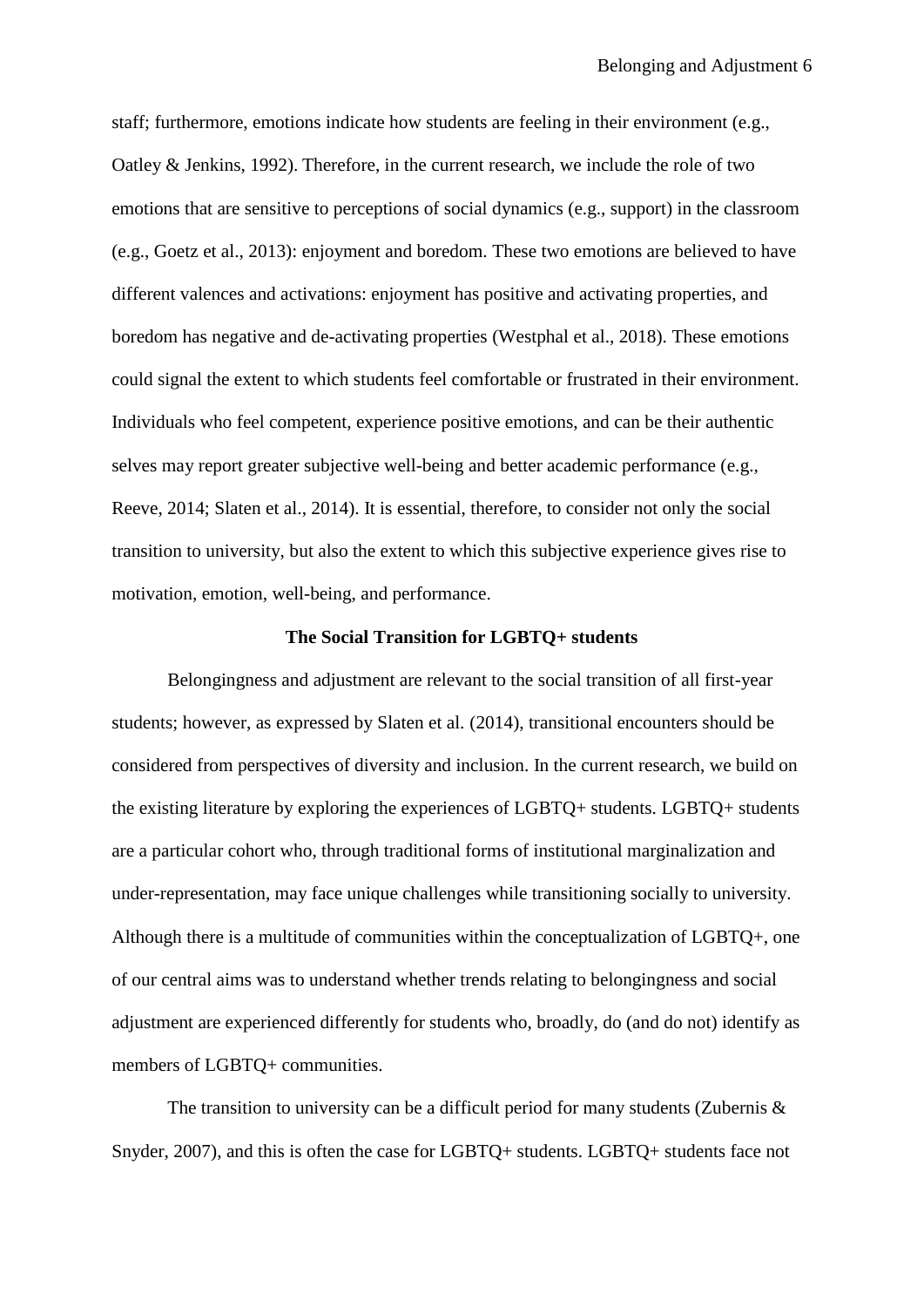only the challenges their heterosexual peers may experience but also concerns related to their sexual identity (Alessi et al., 2017; Stroup et al., 2014; Zubernis & Snyder, 2007). Concerns during the social transition may range from how to cope with stigma associated with their identities, victimization, and fear of rejection (Sheets & Mohr, 2009; Zubernis & Snyder, 2007). Such matters transcend institutional settings, from classrooms to dormitories (e.g., Kortegast, 2017). Importantly, even highly-adaptive LGBTQ+ students acknowledge that the energy used to manage social stressors relating to their sexual identity takes time away from their academic studies (Alessi et al., 2017).

Campus climate is a significant focus in the research literature involving LGBTQ+ students, and the emerging work highlights the importance of belonging and adjustment for LGBTQ+ students. As Taylor et al. (2018) point out, a "welcoming campus climate is critical to LGBTQ+ students' academic success and well-being" (p. 155). Yet, recurring themes across studies suggest that the campus climate falls short of adequately addressing LGBTQ+ students' well-being and academic performance. These themes indicate that institutions may not only be unwelcoming of these students, but that they can also be spaces where they are marginalized in a myriad of ways (Bardhoshi et al., 2018; Garvey et al., 2012; Taylor et al., 2018). In particular, campuses and campus culture can be spaces that elicit both fear of and actual experiences of discrimination, harassment, homophobia, transphobia or other violence related to gender or sexual identity on campus (Kulick et al., 2017; Preston & Hoffman, 2015). For instance, Thompson and colleagues (2019) reported that gender-diverse students had experienced discrimination and discriminatory behaviors and--not surprisingly--held less favorable views of the institution's social environment when compared to their cisgender counterparts. Concerning the social environment in university, researchers suggest that a sense of belonging may be more challenging for and differentially conceptualized by students of a minority group (Vaccaro & Newman, 2016). While there is a growing body of literature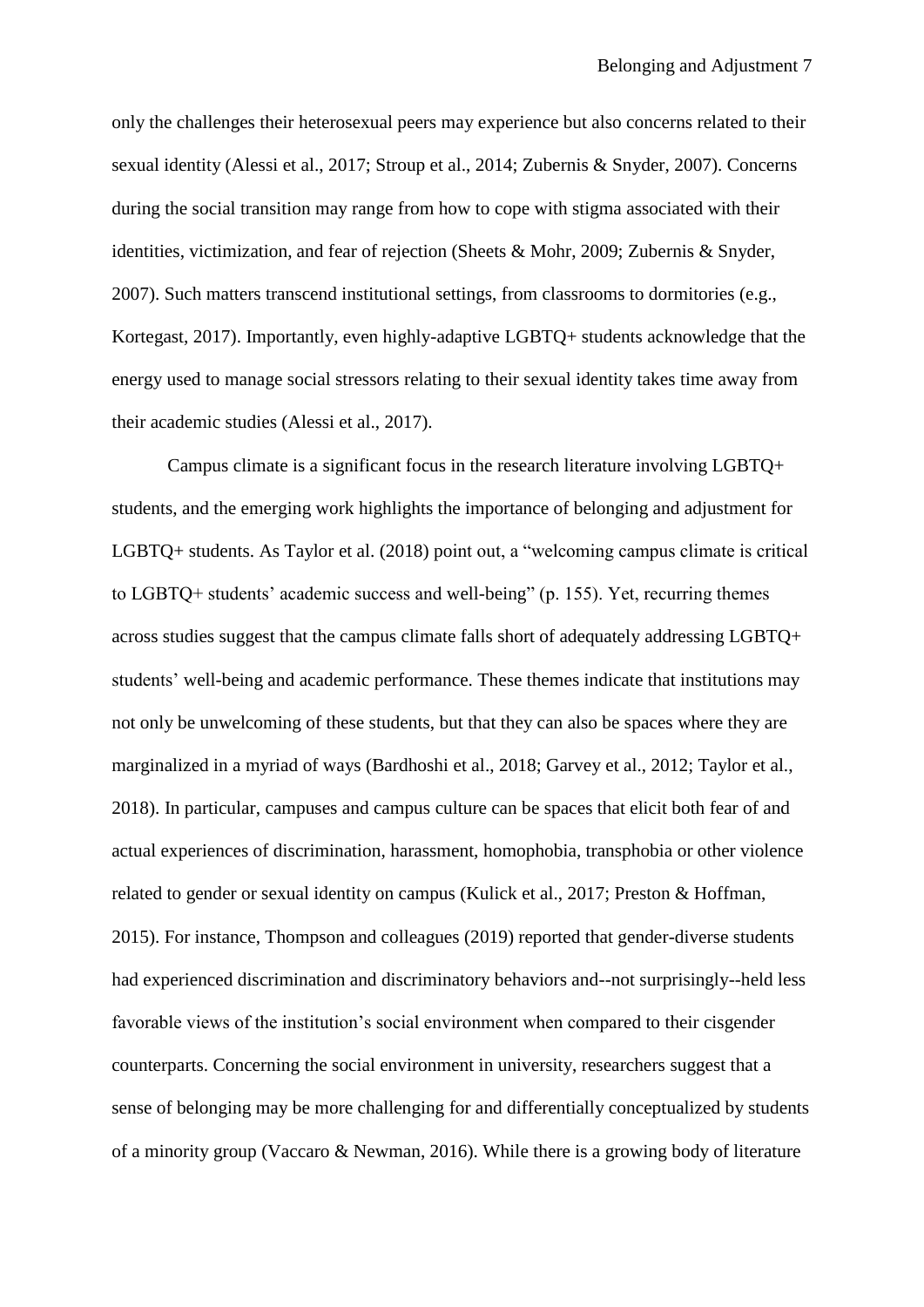which focuses on belongingness for students of color, there is much less research that takes into account the experiences of other minority groups such as LGBTQ+ students (Vacarro & Newman, 2016).

Researchers have identified meaningful links between social experiences, academic performance, and personal well-being among LGBTQ+ students. For instance, Woodford et al. (2017) reported inverse correlations between academic performance and the victimization of transgender students. Kulick and colleagues (2017) found that systemic oppressions contribute to deteriorated mental health among LGBTQIA+ students. Specifically, they noted that a heterosexist environment could decrease social and academic integration for LGBTQIA+ students, whereas a more inclusive environment can increase social and academic integration. International research suggests that LGBTQ+ students who are exposed to such social experiences may have a greater risk for poor well-being, including mental health difficulties (Bissonette & Szymanski, 2019; Woodford et al., 2017), maladaptive coping strategies, such as substance abuse (Coulter et al., 2016), and self-harm and suicide (Taylor et al., 2018). With regards to the social transition to university--and its particular challenges for belongingness and adjustment for LGBTQ+ students--the apparent gaps in the research literature deserve to be addressed.

#### **The Current Research**

In the current research, we explore first-year students' perceptions of being valued and respected by others (belongingness), and having adapted well during their transition to university (social adjustment). We consider the extent to which belongingness and social adjustment are associated with motivation, well-being, and academic performance. Our study considers the experiences and outcomes of not only the general student population but also the LGBTQ+ student communities. As identified in the aforementioned literature, the social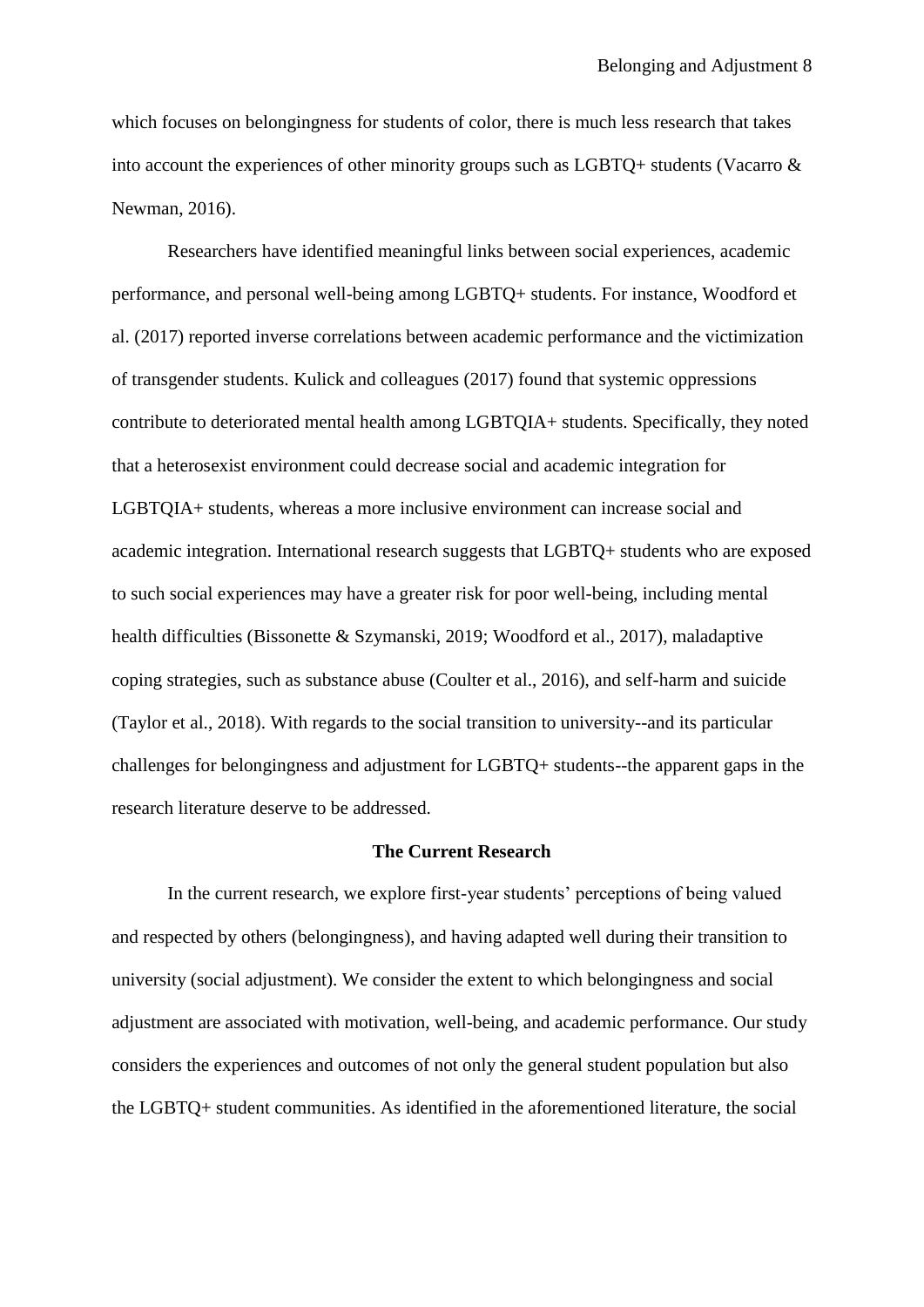transition may be especially difficult for these students, and their views may be less frequently documented in the broader research literature.

Specifically, our research questions were:

- 1. Are there group differences between LGBTQ+ and non-LGBTQ students in terms of institutional belonging, peer belonging, social adjustment, academic selfefficacy, class-related emotions, well-being, and academic performance?
- 2. Do perceptions of institutional belonging, peer belonging, and social adjustment among LGBTQ+ students statistically predict academic self-efficacy, class-related emotions, well-being, and academic performance in different ways (moderation)?

#### **Method**

## **Participants**

Our sample comprised 896 first-year university students attending one public, urban institution in New Zealand. The university is composed of roughly 17,000 students, with 27% of the university as first-year students (freshmen). As of the 2018 New Zealand Census, the institution serves a city district population that is primarily of New Zealand European descent (77.9%), and those born in New Zealand (72.9%).

Our sample included 496 females (55.4%), 395 males (44.3%), and five participants who chose not to reply (0.6%). Participant age ranged from 17 to 61 years ( $M = 19.22$ ,  $SD =$ 3.34). Participant ethnicity was categorized based on criteria used in the New Zealand Census, and included the following ethnic groups: New Zealand European/Pākehā (*n =* 676, 75.4%), Asian (*n =* 76, 8.5%), Other European (*n =* 46, 5.1%), New Zealand Māori (*n =* 43, 4.8%), Unreported (*n =* 34, 3.8%), Pacific (*n =* 10, 1.1%), and Middle Eastern/Latin American/African (*n =* 6, 0.7%), and Australian (*n =* 5, 0.6%). 248 students (27.7%) had self-reported as the first member in their immediate family to attend university (hereafter referred to as first-in-family). The sample includes students from across all of the institution's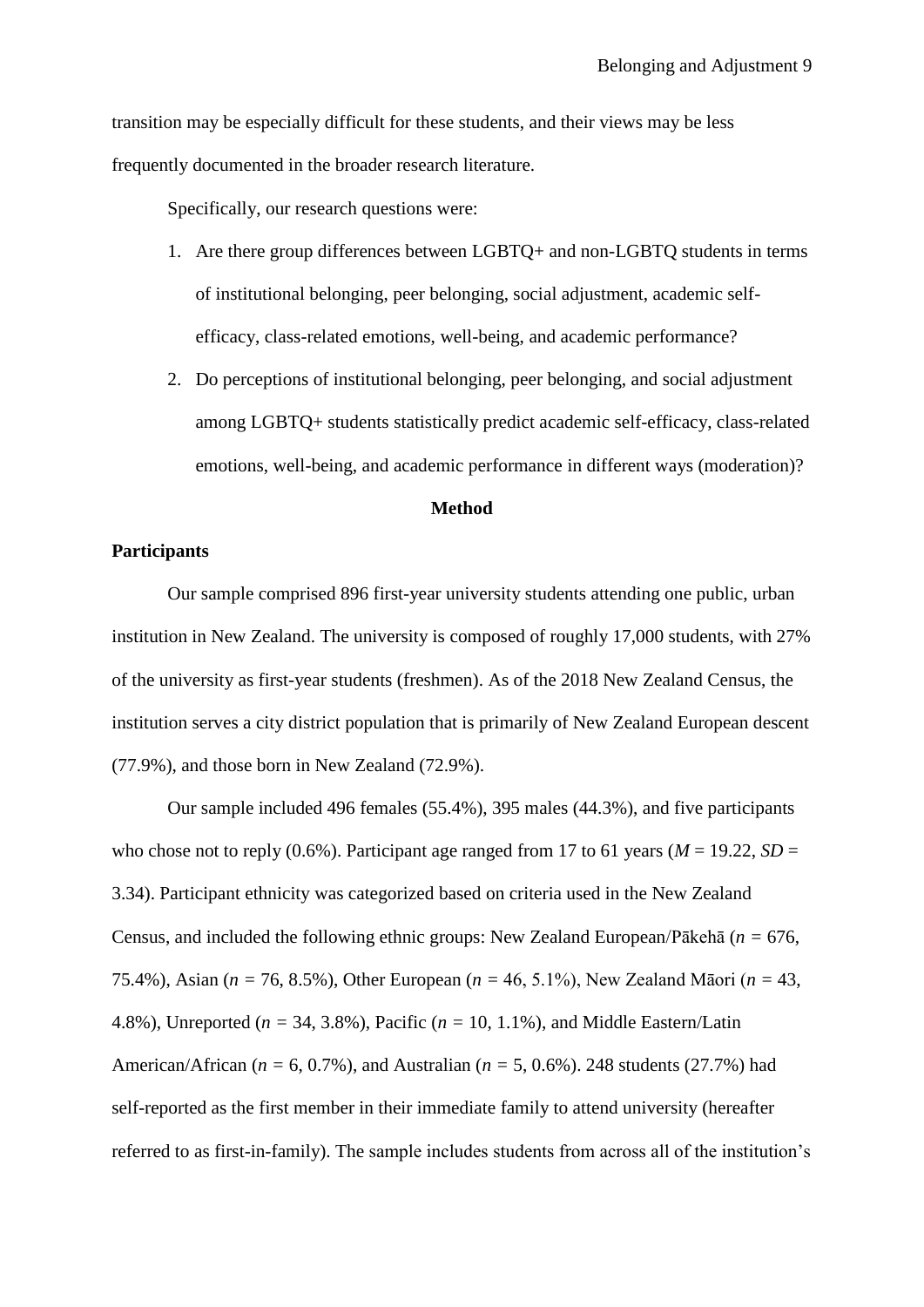five colleges: College of Arts ( $n = 169, 18.9\%$ ), College of Business and Law ( $n = 169$ , 18.9%), College of Engineering (*n =* 329, 36.7%), College of Education (*n =* 80, 8.9%), and College of Science (*n =* 149, 16.6%).

### **Procedure**

With the support of the institutional research team, the first-year student population  $(N = 3,944)$  was invited to complete an online questionnaire aimed to understand students' early experiences and motivation at university. Email invitations were sent in the third week of the first semester, and the questionnaire was available for four weeks, including a twoweek term break. Demographics and actual GPA (not self-report) were linked to questionnaire responses based on student ID. The dataset was anonymized and received an exemption from the institution's human ethics committee (#2019/02/EX).

1,429 participants had accessed the questionnaire, resulting in an initial response rate of 36.23%. 431 cases had more than 10% of the questionnaire items missing. These were identified and deleted, as imputation with a small amount of missing data is deemed to be valid (Little & Rubin, 2002). 12 cases had no GPA scores available and were removed. Missing values were then imputed using expectation maximization procedures in SPSS version 25. The validity of imputation was checked by Little's (1988) MCAR test; no systematic cause of missingness could be identified. Upon completing the Missing Value Analysis, statistics were checked to ensure the accuracy of imputation, with negligible differences reported.

Lastly, to estimate students' self-reported status as LGBTQ+, all participants were asked the following item: "Do you identify as a member of the Rainbow (LGBTQ+) community?" Available options and corresponding frequencies were: (1) "Yes, I am a member of the Rainbow (LGBTQ+) community" (*n* = 113), (2) "No, I am not a member of the Rainbow (LGBTQ+) community  $(n = 542)$ , (3) "No, but I identify as an ally of the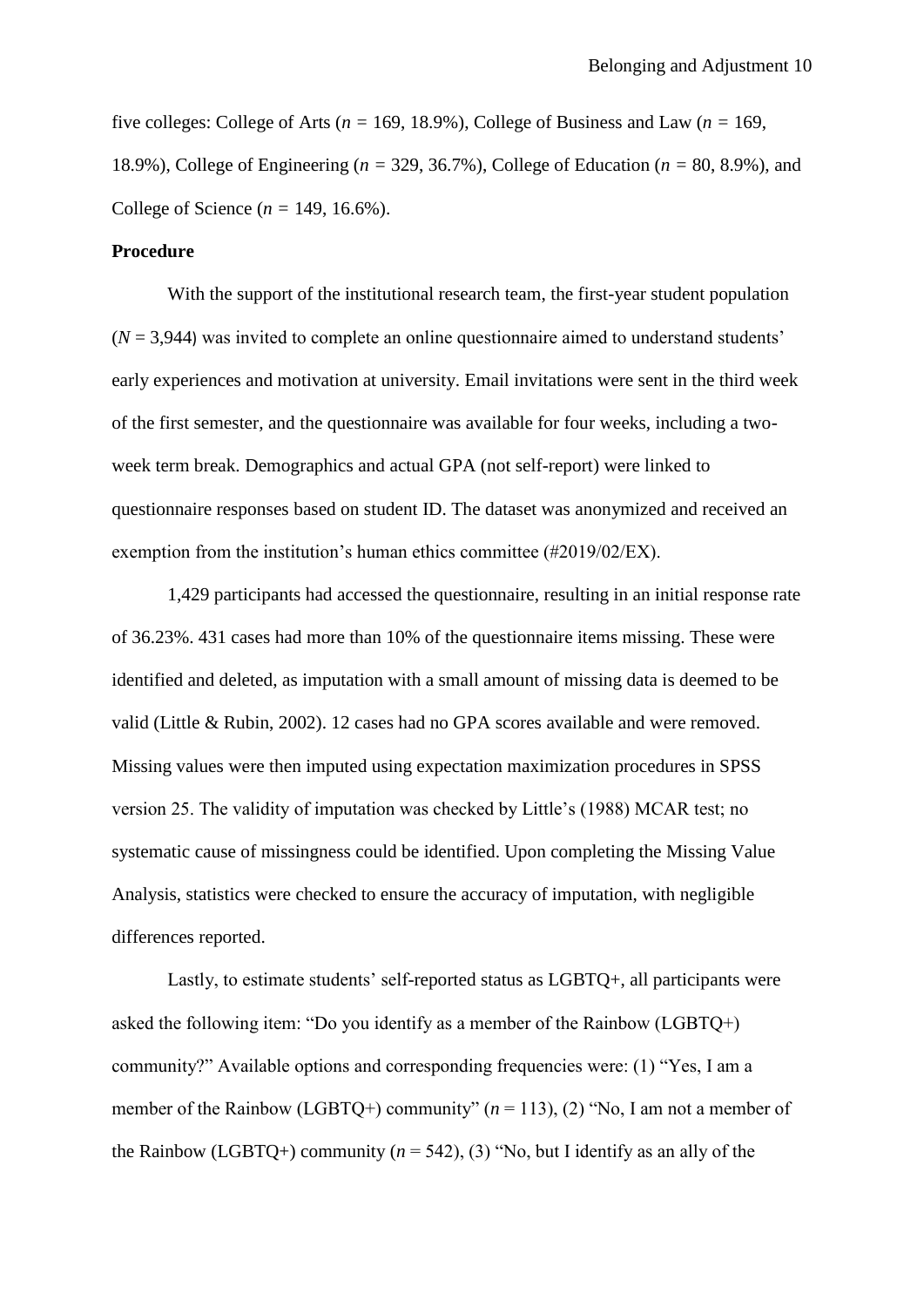Rainbow (LGBTQ+) community ( $n = 241$ ), (4) "I prefer not to say" ( $n = 28$ ), and (5) "Unsure"  $(n = 62)$ . To create a dummy-coded variable that could accurately reflect whether participants saw themselves as LGBTQ+ or not, participant responses  $(n = 90)$  to options four and five were excluded from our analyses. We relied on participant responses to option one when categorizing as LGBTQ+, and we merged responses to options two and three when categorizing as not LGBTQ+. Using a final sample of 896 participants (and a final response rate of 22.71%), students' LGBTQ+ Affiliation was categorized as: Yes ( $n = 113$ , 12.6%) and No (*n* = 783, 87.4%). For the analyses, LGBTQ+ Affiliation was dummy-coded as LGBTQ+  $= 1$ , and non-LGBTQ+  $= 0^2$ .

### **Instruments**

**.** 

**Institutional and peer belongingness.** We developed a brief, eight-item scale aimed to measure student belongingness with regards to institutional belonging and peer belonging. We selected six existing items from existing subscales from Hoffman et al. (2002), Krause and Coates (2008) and Slaten et al. (2018). Two of these items are reverse-coded. We created two new items which we felt were essential indicators of university belonging in terms of personal safety and acceptance: "I feel safe on the [institution] campus" and "I really like the culture at [the institution]." Participants responded to items using a seven-point Likert-style scale ranging from 1 (strongly disagree) to 7 (strongly agree).

We performed Exploratory Factor Analysis (EFA) in SPSS version 25 to inspect the initial factor structure. Through analysis using maximum likelihood (ML) estimation and oblique rotation, results indicated that factor analysis was appropriate and could be supported based on results of KMO (.80) and Bartlett's Test; approximate  $\chi^2 = 2,249.67$  (28),  $p < .001$ . Two factors emerged with eigenvalues greater than one: Factor I (3.36, 42.06%) and Factor II

<sup>&</sup>lt;sup>2</sup> We acknowledge that our estimation of self-reported status as LGBTQ+ lacks precision: there is a range of sub-groups within the conceptualization of LGBTQ+. Therefore, the current findings must be viewed with this approximation in mind and that future studies expand on the different experiences that exist within the LGBTQ+ community.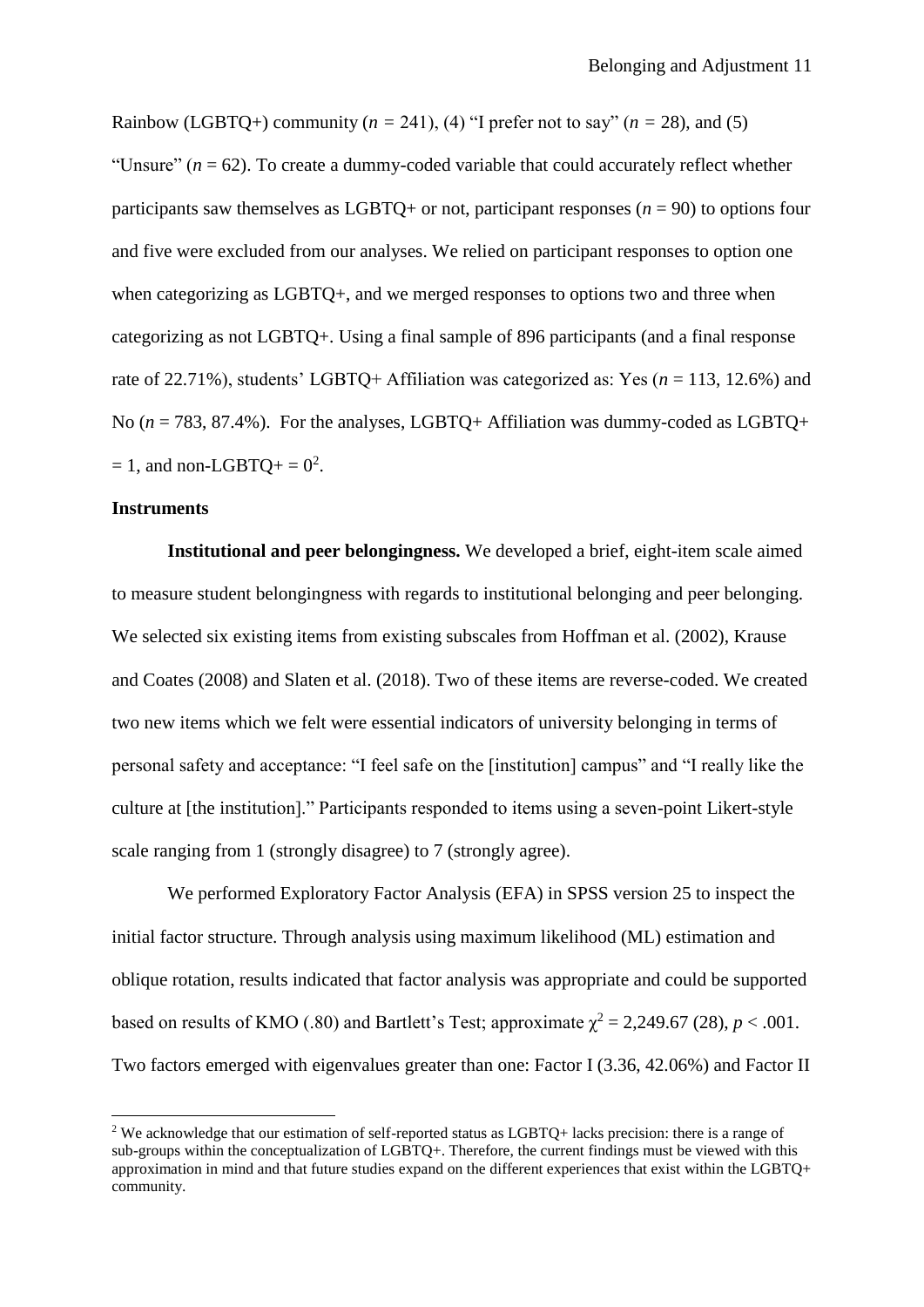(1.41, 17.67%). The total variance explained by the two factors was 59.73%. Based on the pattern matrix (Table 1), it was clear that four items loading onto Factor I depicted Peer Belonging as a perception of interpersonal affiliation concerning other students. The remaining four items loading onto Factor II depicted Institutional Belonging as a global sense of belonging. Internal consistency was acceptable for Peer Belonging ( $\alpha = .74$ ) and Institutional Belonging ( $\alpha$  = .81).

**Social adjustment.** We selected four items from Baker (2003) in which students reported social adjustment indicators with a five-point, Likert-style scale ranging from (1) not well at all to (5) extremely well. The items were: "Socially, how well do you think you have adjusted to university?", "Overall, how well do you think you've adjusted to university?", "Socially, how well do you think you have adjusted to university compared to the average first-year student at [institution]?", and "Overall, how well do you think you've adjusted to university compared to the average first-year [institution] student?" These items have not, to our knowledge, been tested in terms of validation; however, parallel items have received support as having adequate reliability and internal validity according to Aspinwall and Taylor (1992). Internal consistency was acceptable for Social Adjustment ( $\alpha$  = .87).

**Academic self-efficacy (ASE).** To measure academic self-efficacy, we used the Efficacy subscale of the Maslach Burnout Inventory-Student Survey (MBI-SS; see Schaufeli et al., 2002). The subscale includes six items, and participants responded using a seven-point Likert-style scale ranging from 0 (never) to 6 (always). Item examples include "I believe that I make an effective contribution to my classes", "I can effectively solve the problems that arise in my studies," and "In my opinion, I am a good student." The psychometric properties have been examined across multiple countries and student contexts (e.g., Shin et al., 2011), with diverse sample data as indicating the MBI-SS to have adequate factor validity. Internal consistency was acceptable ( $\alpha$  = .74).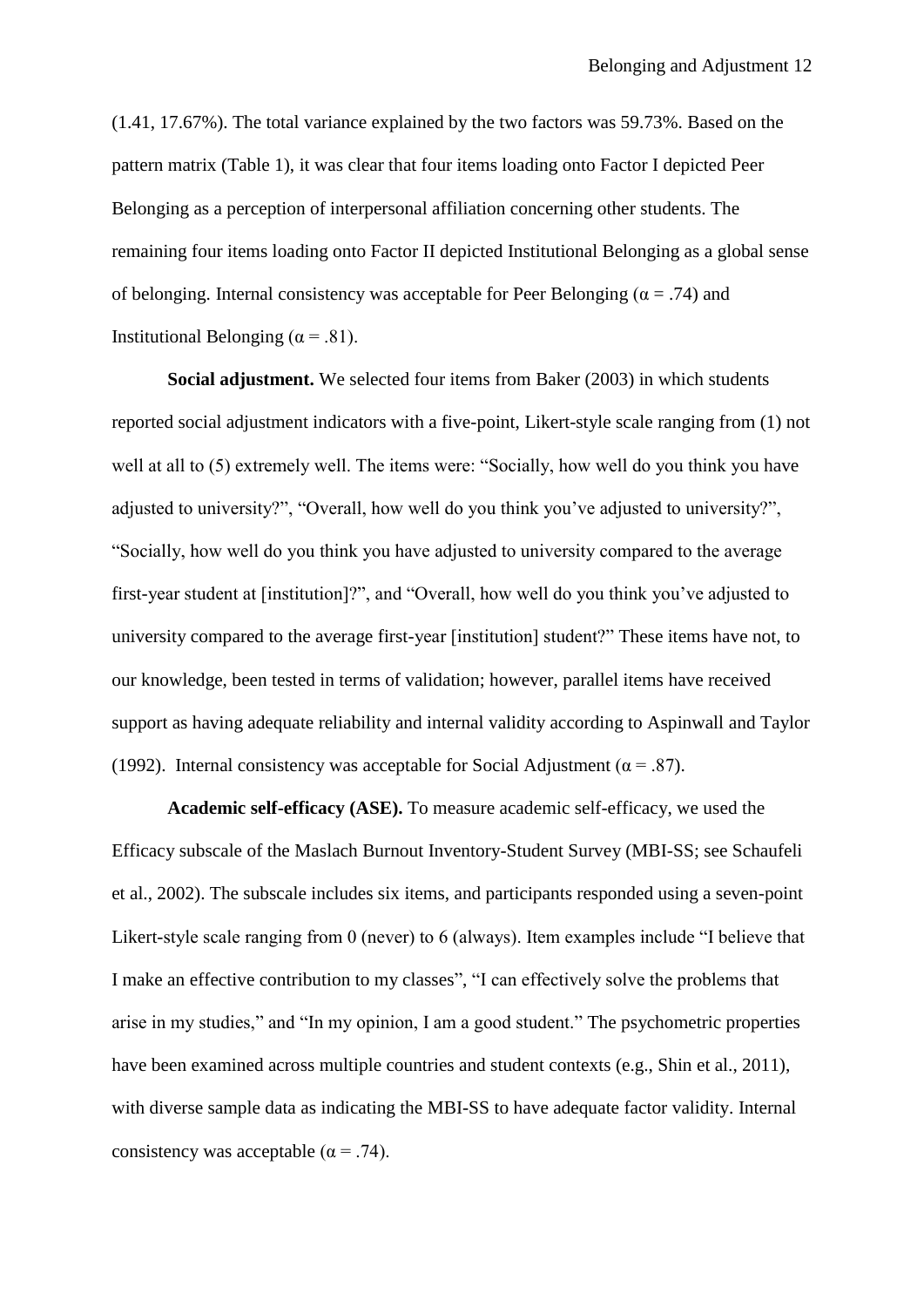**Achievement emotions.** To measure overall classroom experiences at university, we selected and made slight modifications to two subscales from the Achievement Emotions Questionnaire (AEQ; Pekrun et al., 2011): Enjoyment and Boredom. We selected these emotions because they are theorized to have positive vs. negative and activating vs. deactivating properties, and therefore, offer some range in classroom experiences. The AEQ represents achievement emotions for class-, learning-, and test-related contexts. Participant data from diverse validation samples have shown the AEQ as having adequate reliability, measurement invariance, as well as internal, divergent, convergent, and external validity (e.g., Moreira et al., 2019; see Pekrun et al., 2011). For the current study, we focused on participants' class-related enjoyment and boredom. We estimated only the affective emotion component, as theorized in the instrument. Rather than focus on one particular course, participants received the following instructions to report their class-related enjoyment and boredom across their different courses:

Attending classes at university can induce different feelings. This part of the questionnaire refers to emotions you may experience when attending classes in your courses. Before answering the questions, please recall some typical situations of being in class which you have experienced in your courses.

Three modified items were used to measure Enjoyment: "I generally get excited before class," "I enjoy my classes so far," and "After a class, I usually look forward to the next class." Two items were used to measure Boredom: "I usually get bored during my classes" and "I find my classes fairly dull." As is consistent with the AEQ, participants in this study responded using a five-point Likert-style scale ranging from 1 (strongly disagree) to 5 (strongly agree). Internal consistency was acceptable for Enjoyment ( $\alpha$  = .85) and Boredom  $(\alpha = .77)$ .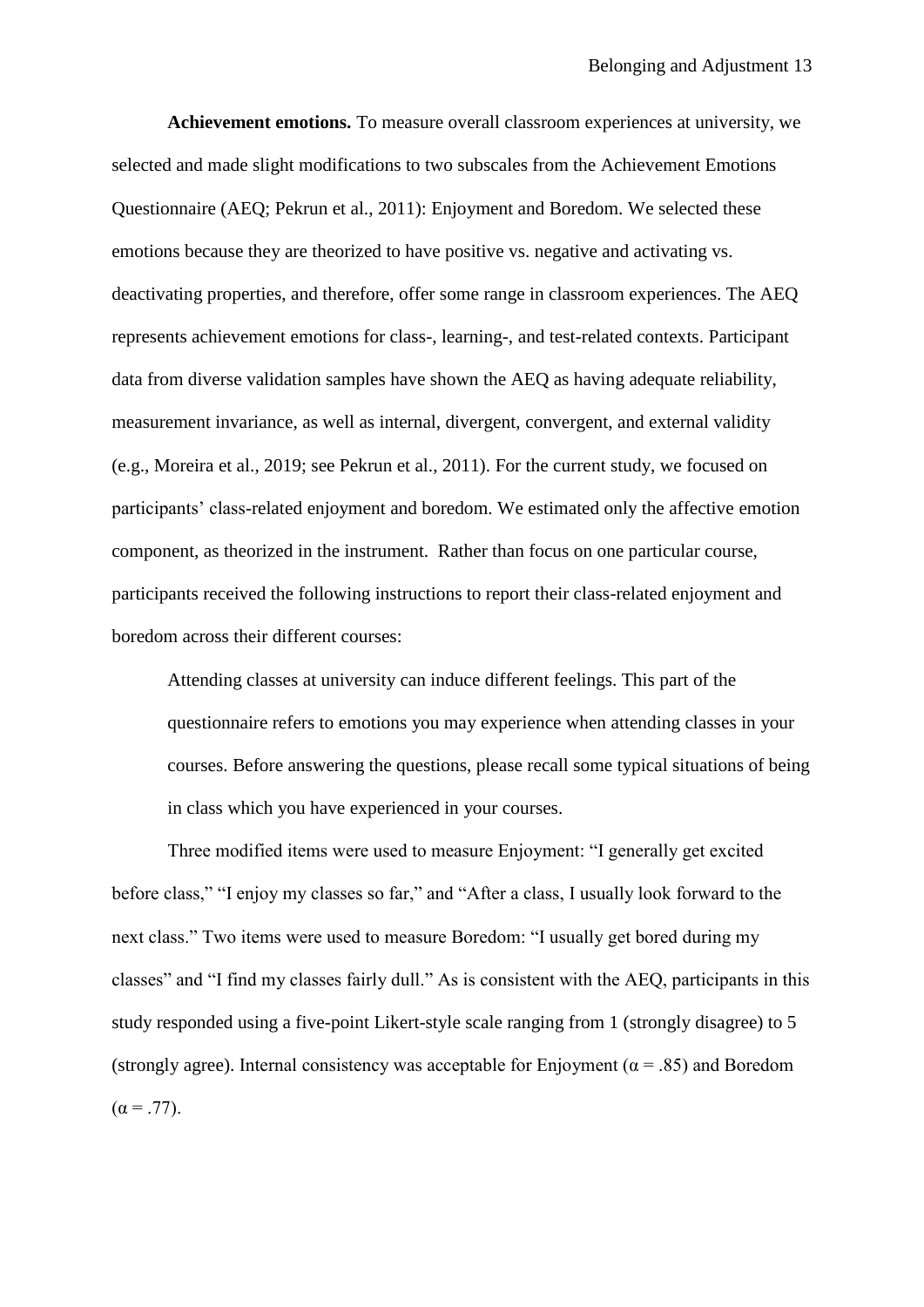**Subjective well-being.** We used the five-item World Health Organization Well-being Index (WHO-5). WHO-5 is a scale measuring subjective well-being and has been used worldwide, including New Zealand (Topp et al., 2015). The WHO-5 has been employed across a range of contexts and cultures, and has been reported as a reliable and psychometrically sound instrument (e.g., Sischka et al., 2020). The scale uses a six-point Likert-style scale ranging from (0) at no time to (5) all of the time. Items are designed to estimate individuals' thoughts and feelings over the past two weeks. Example items are: "I have felt cheerful and in good spirits" and "My daily life has been filled with things that interest me." Internal consistency was acceptable:  $\alpha$  = .86.

**Grade Point Average (GPA).** We measured academic performance by using GPA scores at the end of students' first semester. GPA was extracted from internal transcripts based on enrolled coursework. Importantly, this measure is more objective than self-report, which reduces concerns of social desirability bias. At this institution, GPA ranges from -1 (E), 0 (D), 1 (C-), to a maximum of 9 (A+).

### **Data Analysis Plan**

We conducted our analyses in four steps. First, we performed preliminary assumption testing. Second, we inspected descriptive statistics and bivariate correlations among the study variables. Third, we performed independent-samples *t*-tests, and Analyses of Variance (ANOVA) in SPSS version 25 to estimate the extent to which our study variables differed according to student demographics. These procedures were used to identify the appropriate inclusion of covariates for our subsequent tests.

Last, we conducted separate models using hierarchical multiple regression to examine the statistical contributions of LGBTQ+ Affiliation, Institutional Belonging, Peer Belonging, and Social Adjustment on the following: Academic self-efficacy (ASE), class emotions (Enjoyment and Boredom), Subjective well-being, and GPA (respectively). For these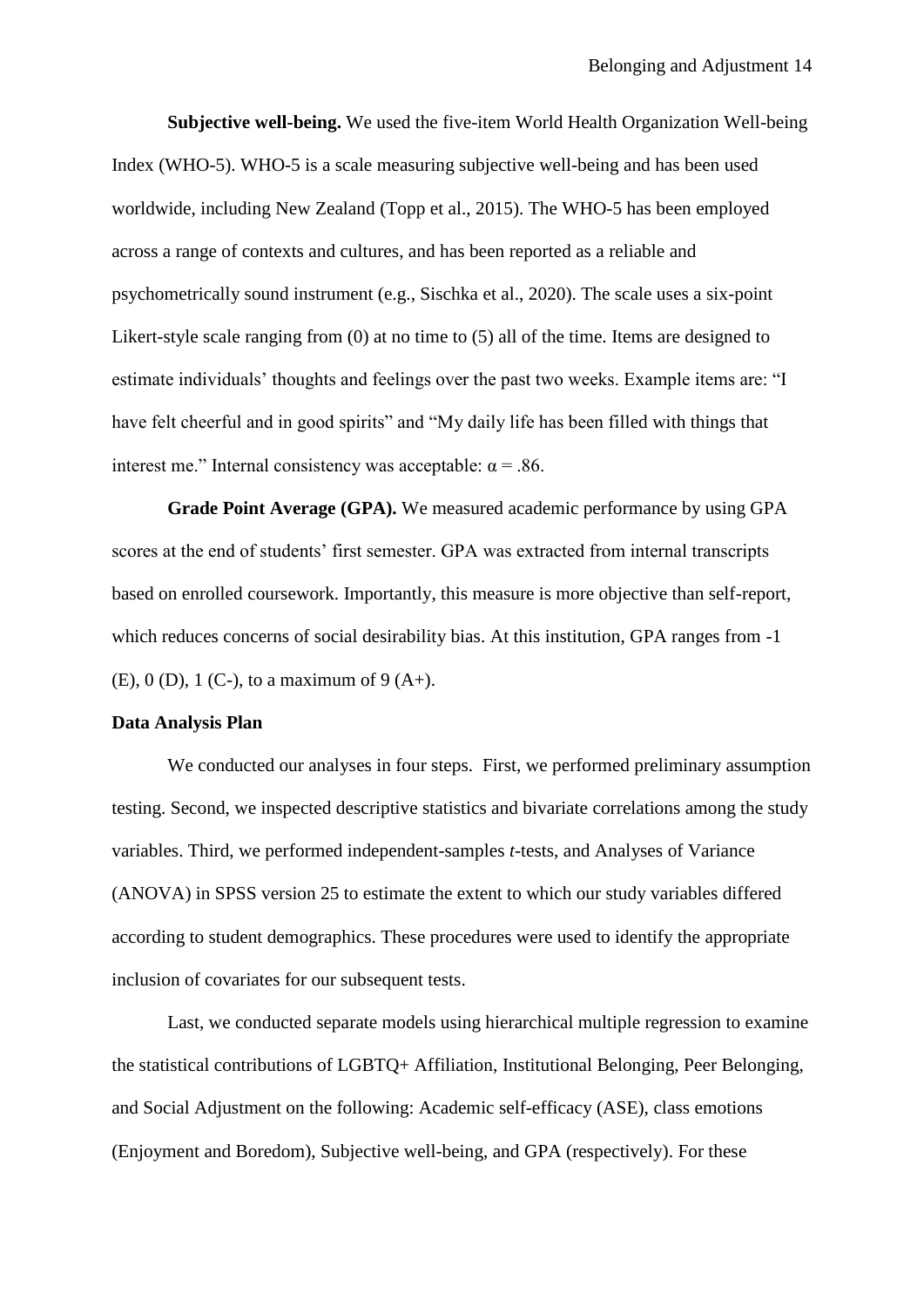hierarchical multiple regressions, Institutional Belonging, Peer Belonging, and Social Adjustment were treated as continuous, mean-centered variables to reduce potential threats of multicollinearity in the hierarchical regression analyses (Aiken, West, & Reno, 1991). Each of the five hierarchical regression models included three steps to predict the *z*-transformed dependent variable. In Step 1, LGBTQ+ Affiliation and any meaningful covariates were included. In Step 2, mean-centered institutional belonging, peer belonging, and Social Adjustment were included. In Step 3, interaction terms for each mean-centered independent variable  $\times$  LGBTQ+ Affiliation were added.

#### **Results**

#### **Preliminary Analyses**

Preliminary assumption testing was conducted to check for violations of normality for the computed, continuous variables using the Shapiro-Wilk statistic with Lilliefors Significance Correction. Values ranged from .94 to .99, and were associated with *p*-values less than .001. These estimates signal potential non-normality. Normal Q-Q plots generally indicated weak-to-moderate deviation in observed items from theoretical values, with some items—particularly the GPA subscale—indicating greater non-normality. Due to these potential deviations, our scaled variables were *z*-transformed.

Before interpreting results, potential outliers were examined using casewise diagnostics of Cook's distance, leverage, and covariance ratio (CVR). For the five tests, no apparent issues were found, suggesting that these are fairly reliable models that do not appear to be unduly influenced by any subset of cases. To inspect serial correlations between errors, Durbin-Watson test was performed; the obtained values ranged from  $d = 1.95$  to 1.99, indicating slight violation of the assumption of independence. To examine multicollinearity, all predictor variables were inspected using VIF and Tolerance. VIF values ranged from 1.00 to 2.36, which suggests that the regression could be biased, but does not appear to be a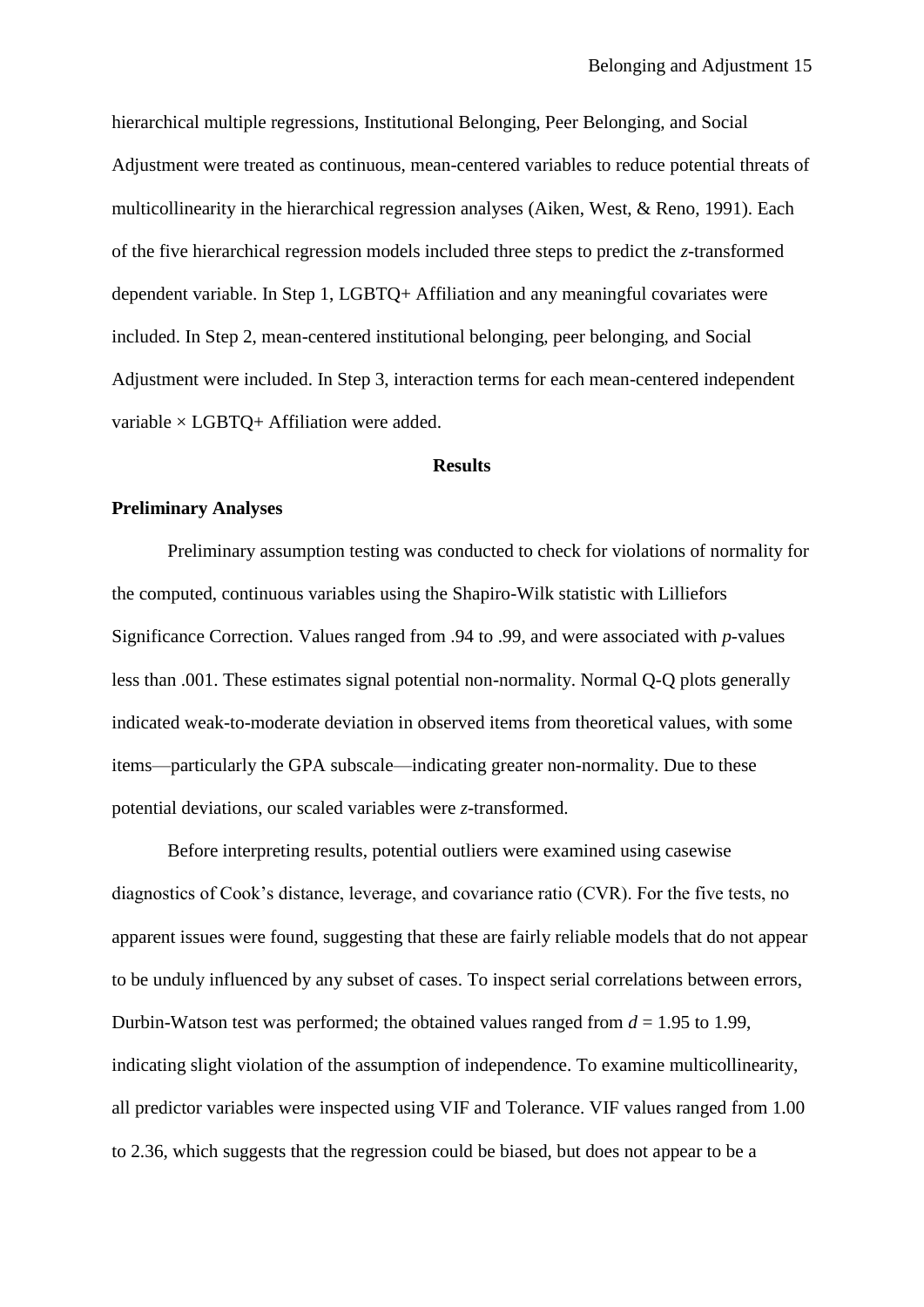serious cause for concern (Bowerman & O'Connell, 1990). Tolerance values ranged from .40 to .99, which could signal minor issues of multicollinearity due to the interaction terms included in the models.

## **Primary Analyses**

Table 2 presents descriptive statistics and bivariate correlations among the variables of interest. As shown, the directionality of trends among university experience variables was as anticipated. A few noteworthy results warrant highlighting. We found no statistical association between Peer Belonging and Enjoyment, Peer Belonging and Boredom, and Social Adjustment and Boredom. From a theoretical stance, it seems plausible that belongingness and adjustment may not uniformly relate to classroom emotions. Further, we found no statistical association between Institutional Belonging and GPA, and Social Adjustment and GPA. We performed curve estimations to test whether there are non-linear patterns; however, no significant trends were observed.

Next, we present the results of independent-samples *t*-tests, and Analysis of Variance (ANOVA) used to identify any group differences as a function of demographic variables. We identified differences in Peer Belonging on the basis of Age  $(r = -0.24, p < 0.001)$  and first-infamily status;  $F(1, 894) = 14.83$ ,  $p < .001$ ; and Institutional Belonging on the basis of Age (*r* = -.08, *p* = .02). Social Adjustment (*r* = -.09, *p* = .008), and ASE (*r* = .07, *p* = .03) differed according to Age. We identified differences in Enjoyment on the basis of Gender;  $F(1, 889) =$ 30.02,  $p < .001$ ; Age ( $r = .12$ ,  $p < .001$ ) and first-in-family status;  $F(1, 894) = 9.12$ ,  $p = .003$ ; and Boredom on the basis of Gender;  $F(1, 889) = 4.70$ ,  $p = .03$ ; Age ( $r = -.17$ ,  $p < .001$ ); and first-in-family status;  $F(1, 894) = 9.12$ ,  $p = .003$ . We identified differences in GPA on the basis of first-in-family status;  $F(1, 894) = 4.52$ ,  $p = .03$ . These group differences suggest that gender, age, and first-in-family status might be included as meaningful demographic covariates into the subsequent regressions.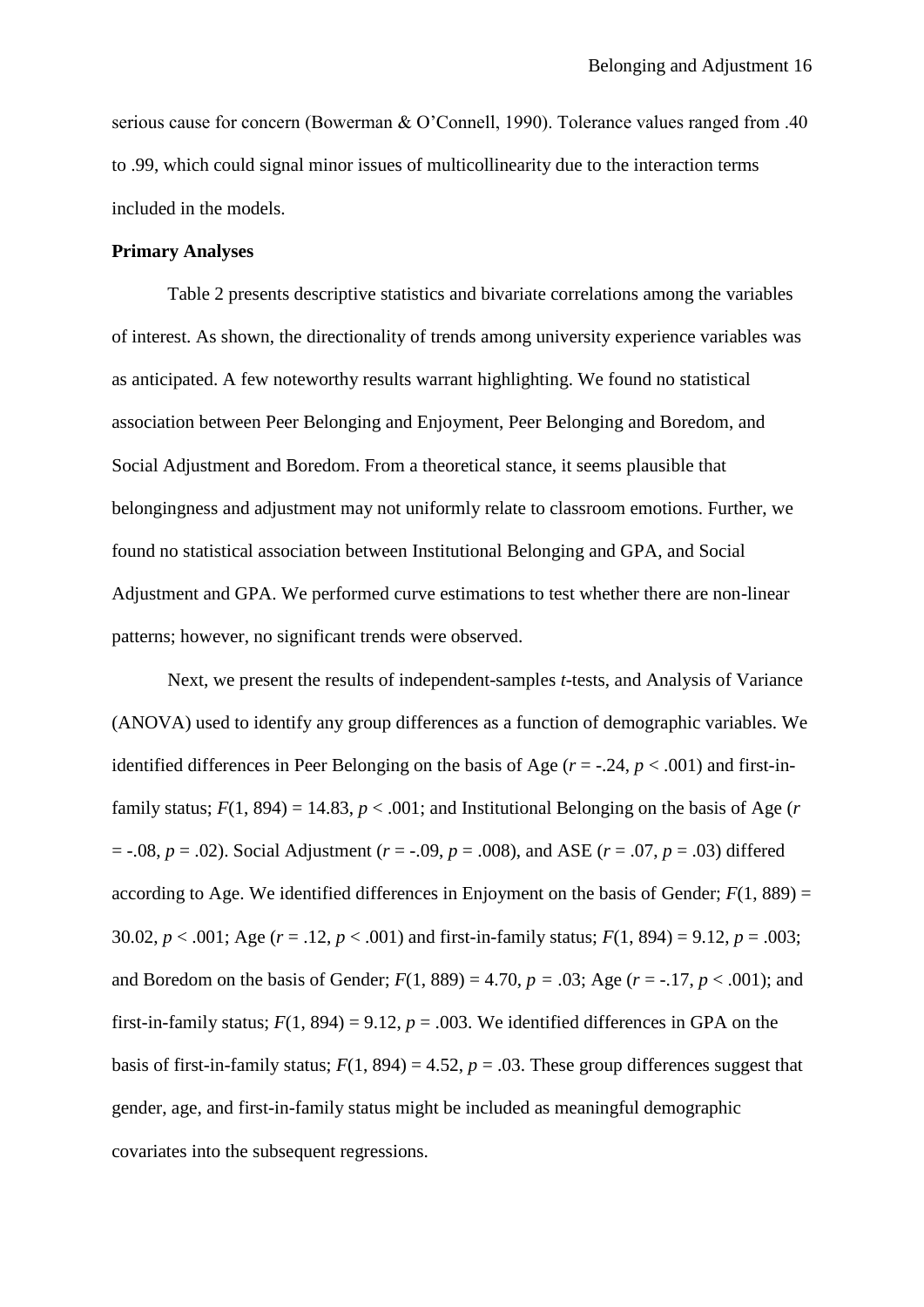Table 3 presents group differences between LGBTQ+ Affiliation and the study variables. Levene's tests for Equality of Variances were non-significant at *p* > .05, therefore assuming variances were equal between LGBTQ+ and non-LGBTQ+ students. Self-reported university experiences differed as a function of LGBTQ+ Affiliation for all variables except for Institutional Belonging, ASE, and GPA. Specifically, when compared to non-LGBTQ+ students, LGBTQ+ participants reported lower levels of Peer Belonging, Social Adjustment, and Subjective well-being. LGBTQ+ students also reported relatively higher rates of Enjoyment and lower rates of Boredom. Although this sample is large, it is plausible that findings concerning LGBTQ+ participants could be a result of disproportional subsample sizes. Estimates using partial  $\eta^2$  indicated that LGBTQ+ Affiliation was associated with very small to small effect size values (excluding Institutional Belonging, ASE, and GPA) according to Cohen's (1988) guidelines.

#### **Hierarchical Multiple Regression**

**Predicting Academic self-efficacy (ASE).** Our full regression model (results at Step 3) confirms that Institutional Belonging ( $\beta = .36$ ,  $p < .001$ ), Peer Belonging ( $\beta = -.11$ ,  $p =$ .009), and Social Adjustment ( $\beta = .25$ ,  $p < .001$ ) predicted ASE; *F* (10, 880) = 26.04, *p* < .001;  $R^2 = .23$ . It is worth highlighting that students with greater Peer Belonging corresponded to lower ASE whereas students with greater Institutional Belonging and Social Adjustment corresponded to higher ASE. We found an interaction between Institutional Belonging  $\times$  LGBTQ+ Affiliation (*B* = -.24, *SE* = .11, *p* = .04). Results suggest that the association between Institutional Belonging and ASE was greater for non-LGBTQ+ students than for LGBTQ+ students. As shown in Figure 1, the contribution of perceived Institutional Belonging on ASE appears weaker for LGBTQ+ students; therefore, Institutional Belonging seems to play a larger role in the efficacy beliefs of non-LGBTQ+ students.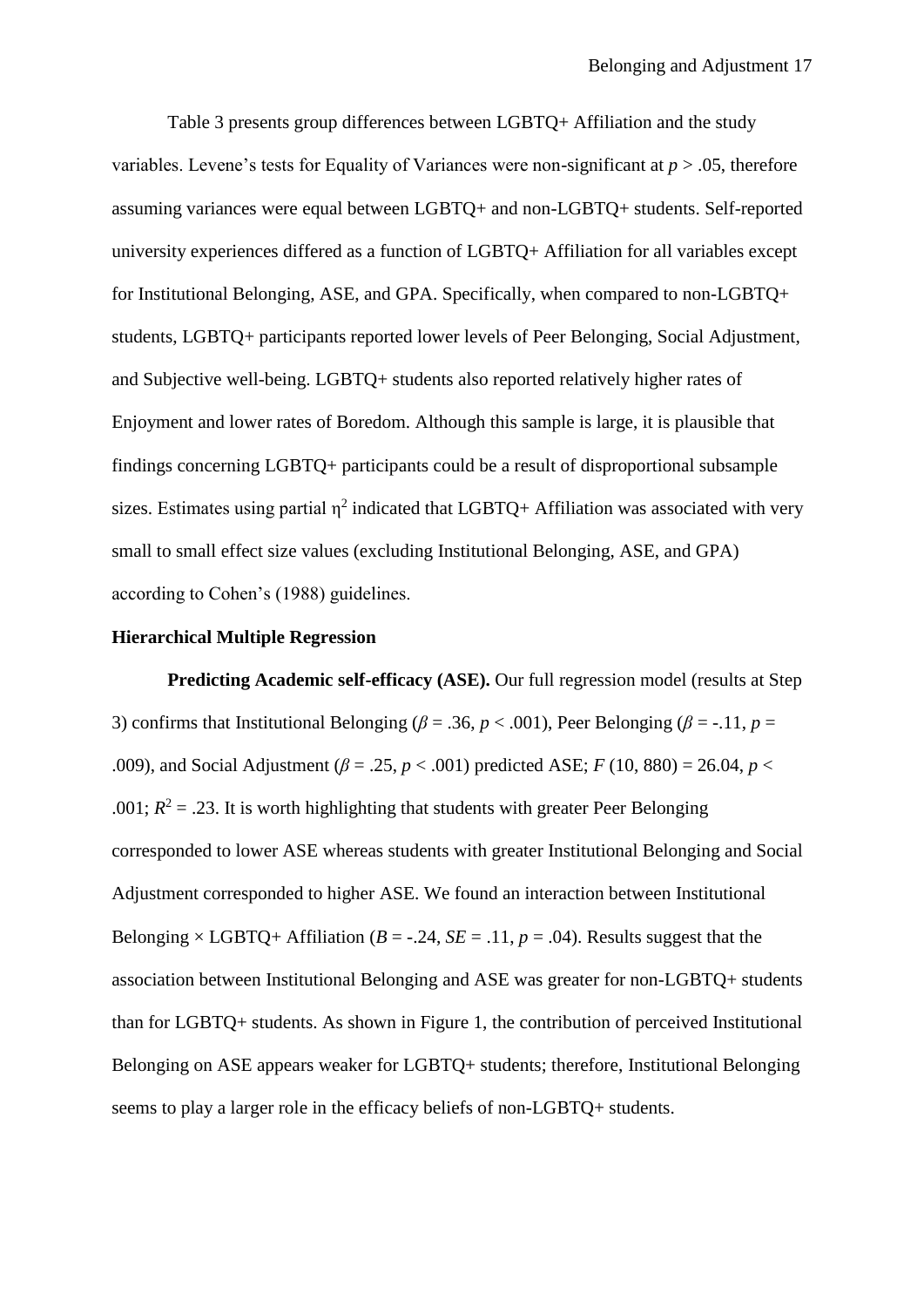**Predicting Class Enjoyment.** Our full regression model confirms that LGBTQ+ Affiliation ( $\beta$  = .09, *p* = .003), Institutional Belonging ( $\beta$  = .39, *p* < .001), Peer Belonging ( $\beta$  $= -.15$ ,  $p < .001$ ), and Social Adjustment ( $\beta = .12$ ,  $p = .006$ ) predicted Enjoyment, *F* (10, 880)  $= 23.61, p < .001; R<sup>2</sup> = .21$ . We found no interactions between the independent variables and LGBTQ+ Affiliation.

**Predicting Class Boredom.** Our full regression model confirms that LGBTQ+ Affiliation ( $\beta$  = -.09, *p* = .005), Institutional Belonging ( $\beta$  = -.33, *p* < .001), and Peer Belonging ( $\beta$  = .12,  $p$  = .01) predicted Boredom; *F* (8, 880) = 12.32,  $p < .001$ ;  $R^2$  = .12. We found no interaction between the independent variables and LGBTQ+ Affiliation.

**Predicting Subjective well-being.** Our full regression model confirms that LGBTQ+ Affiliation ( $\beta$  = -.05, *p* = .05), Institutional Belonging ( $\beta$  = .28, *p* < .001), and Social Adjustment ( $\beta$  = .42,  $p < .001$ ) predicted Subjective well-being; *F* (10, 880) = 49.19, *p* < .001;  $R^2 = 0.36$ . We found an interaction between Social Adjustment × LGBTQ+ Affiliation (*B*  $= -.26$ , *SE*  $= .12$ , *p*  $= .03$ ). Results suggest that the association between Social Adjustment and Subjective well-being was greater for non-LGBTQ+ students than for LGBTQ+ students. As shown in Figure 2, when students report poorer perceptions of their social adjustment, there appear to be no differences in subjective well-being between LGBTQ+ and non-LGBTQ+ students. However, as perceptions of social adjustment are more favorable, their positive effects on subjective well-being are larger for non-LGBTQ+ than for non-LGBTQ+ students.

**Predicting GPA**. Our full regression model yielded no statistical significance; *F* (10,  $880$ ) = 1.72,  $p = .07$ ;  $R^2 = .02$ . In the regression model excluding the interaction terms, only Peer Belonging ( $\beta$  = .10,  $p$  = .03) predicted GPA;  $F(10, 880) = 2.49$ ,  $p = .02$ ;  $R^2 = .02$ . It is worth summarizing that greater Peer Belonging corresponded to lower ASE, less Enjoyment, and more Boredom, and a *higher* GPA. We found no interaction between the independent variables and LGBTQ+ Affiliation.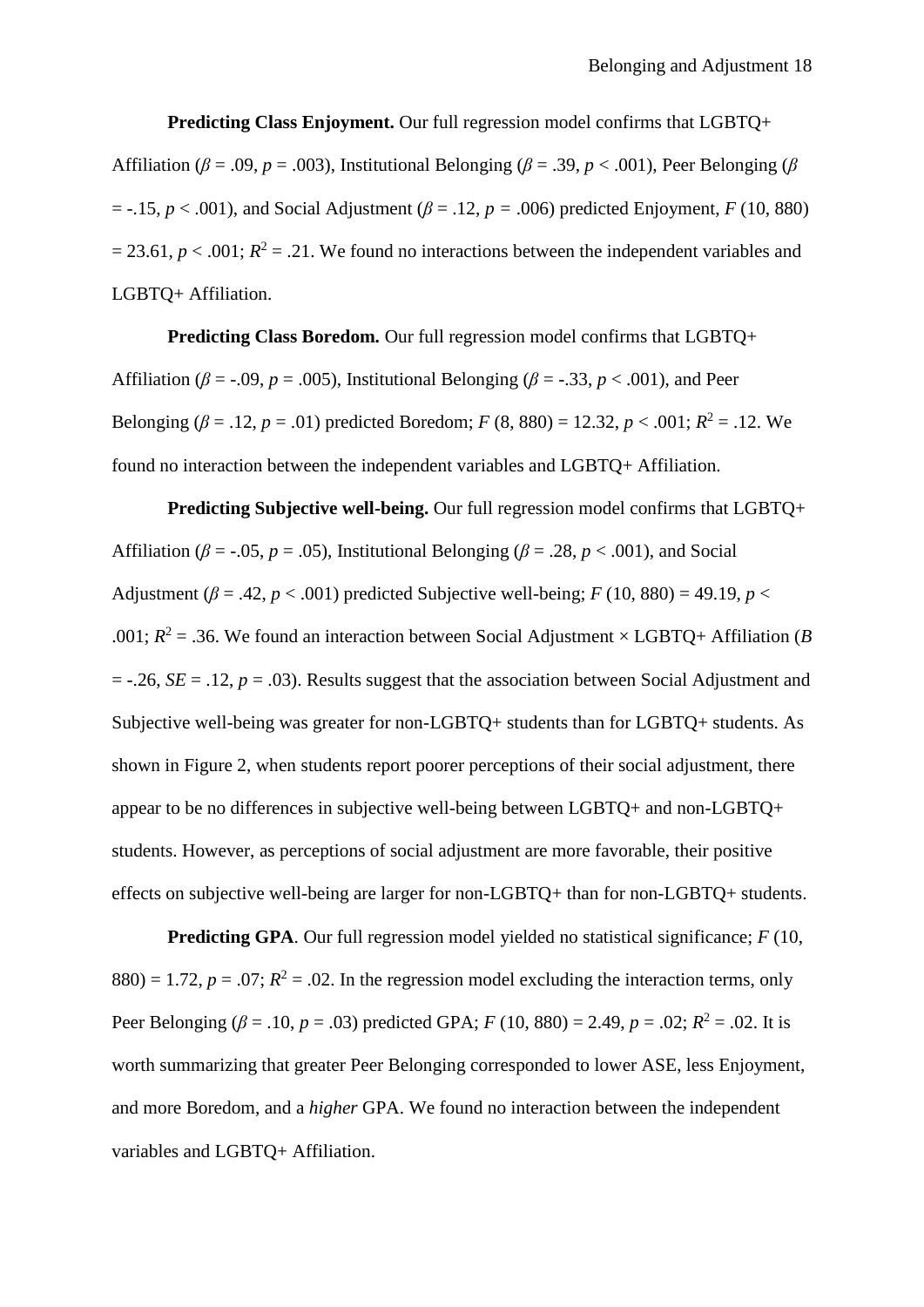#### **Discussion**

The transition to university can introduce students to opportunities for growth as well as personal challenges to be overcome. A commonly-reported difficulty during this transition is the change that takes place within the social environment. Early in the transitional phase, first-year students are likely to recognize a need to evaluate and (potentially) modify their behavior when interacting with staff and students. During this time, students may reflect on thoughts and actions within the local milieu: *Do I fit in and belong here? Am I adjusting well to the social demands of university?* The purpose of the current research was to explore such questions with a large sample of first-year university students in New Zealand. We consider not only the general student population, but also the reports of LGBTQ+ students whose social transition to university may be particularly challenging. We aimed to understand belongingness and social adjustment to the university environment by (a) estimating whether such perceptions relate to motivation, subjective well-being, and academic performance, and (b) identifying whether these trends differ for LGBTQ+ students. Overall, our results confirm that belongingness and social adjustment have the potential to shape first-year experiences in meaningful ways and that these patterns vary between LGBTQ+ and non-LGBTQ+ students.

First, we report that first-year New Zealand students' perceptions of belonging and social adjustment to university were linked to achievement motivation, subjective well-being, and academic performance. Our results support the notion that belongingness is a construct that can be distinguished between institutional and peer domains, and further adds to the existing literature in which belongingness is presumed to be contextual (Vaccaro & Newman, 2016). If students experience different degrees of belongingness across domains, then institutions need to keep in mind that their strategic efforts to foster belonging might lead to different outcomes for individuals. For instance, some students may have a sense of belonging to the university but not to their peers; therefore, they experience belongingness in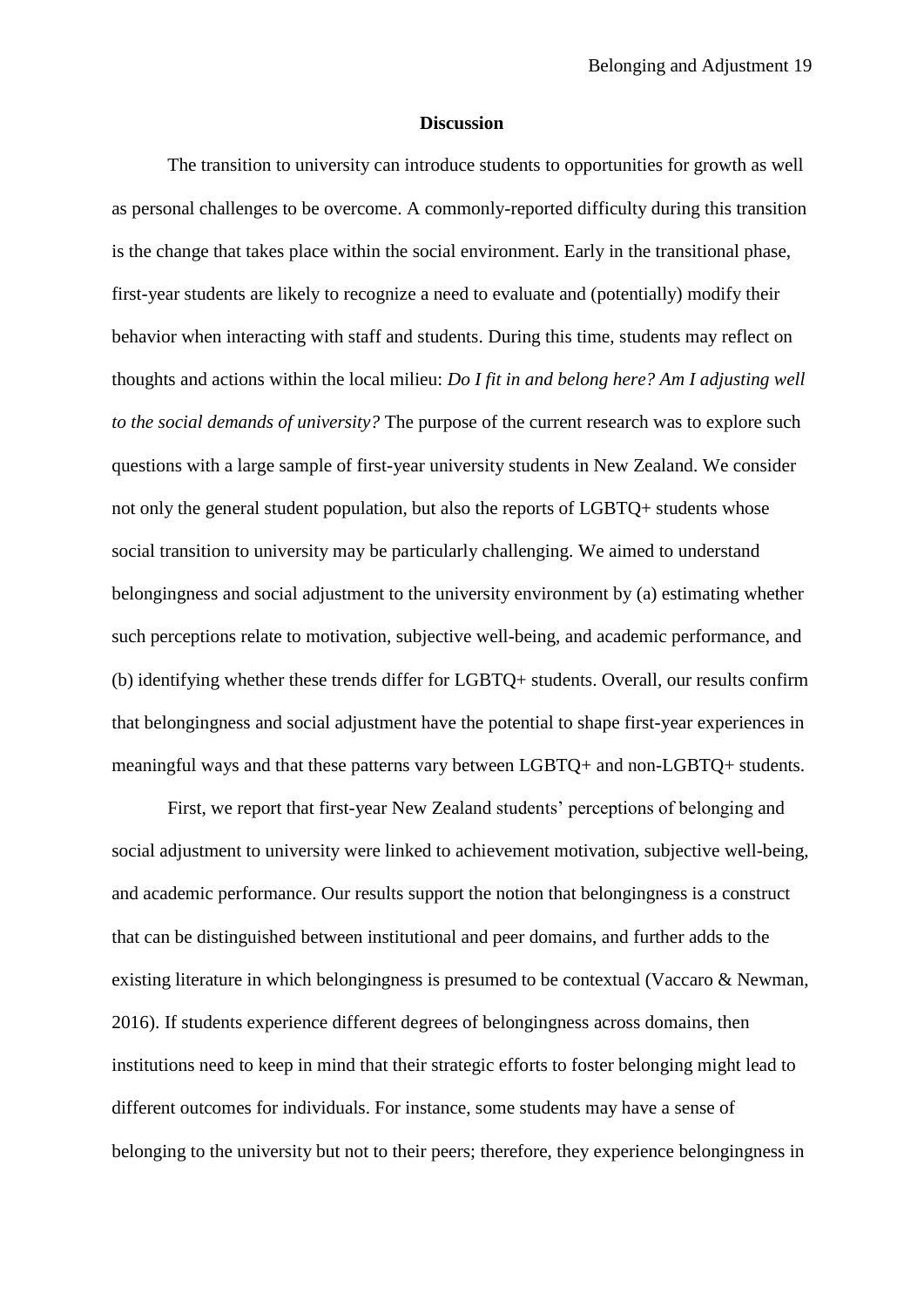the broad term but may struggle in their social transition with classmates and making friends. In our research, institutional belonging was a stronger predictor than peer belonging of motivation in terms of academic self-efficacy, class-related emotions, and subjective wellbeing. Peer belonging was linked to lower academic self-efficacy and better academic performance. It is reasonable to assert that students who feel connected to, respected by, and supported by the broader institution would report more positive views of their academic competence as well as greater enjoyment and less boredom in the classroom. Students who experience support from their peers could lack confidence but feel comfortable reaching out and interacting with others outside of the classroom. In turn, actions (e.g., such as forming study groups) could contribute to better grades. Although further research is needed, these results suggest that when students who feel as though they are a part of the institution tend to report greater motivation and better well-being, whereas peer-related dynamics appear more complex. To further understand these dynamics, it may be useful for universities—who routinely collect data relating to the student experience—to identify groups whose university encounters may be less positive than others. This may be a helpful step before targeted, evidence-based support strategies are developed and monitored.

Second, we report meaningful differences in the university experiences between LGBTQ+ and non-LGBTQ+ students. Consistent with the aforementioned literature, LGBTQ+ students in our sample reported comparatively low perceptions of peer belonging, social adjustment, and subjective well-being. Interestingly, LGBTQ+ students reported greater enjoyment and less boredom in their classes, and no differences were observed in terms of institutional belonging, academic self-efficacy and performance. With regards to cohort differences in class-related emotions, it is plausible that that especially for LGBTQ+ students, emotions, belonging, and learning are intimately linked (e.g., Moore, 2016). From seminal works by Oatley and Jenkins (1992), the positive, activating properties of enjoyment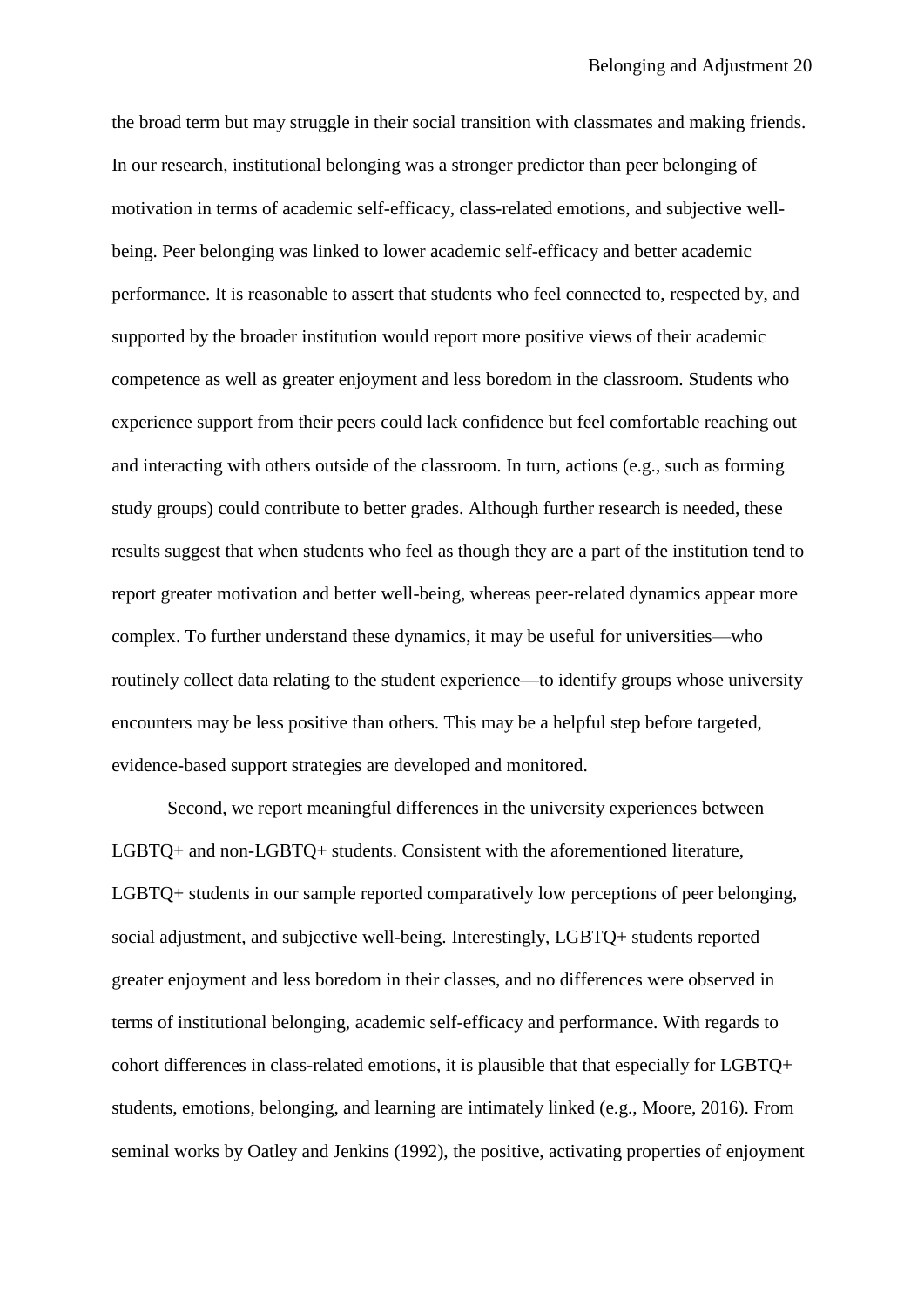and negative, deactivating properties of boredom could serve as a general indication as to how LGBTQ+ students might be feeling in their environment. Future studies might investigate the physical and online spaces that LGBTQ+ students view as safe (and unsafe), the corresponding emotions, and causal influences on their learning. With regards to differences in peer belonging, several dynamics could be at play. For example, researchers have shown that authenticity of peer relationships are particularly important for LGBTQ+ students (Alessi et al., 2017; Vacarro & Newman, 2016), and fostering such relationships might take time. Indeed, LGBTQ+ students may view the concept of peer belongingness in ways that differ from non-LGBTQ+ students, as belongingness would presumably involve all elements of their identity, including their sexual orientation, to be valued and respected. During a schooling transition, LGBTQ+ students may be making decisions about when it is safe (and not safe) to disclose their sexual orientation. As a result, peer belongingness and factors in other areas of university life may work on a different time frame for minority students.

Our findings may be meaningful when looking at the broader transition to university: LGBTQ+ students may exhibit levels of academic confidence and performance on par with other students, and may even have more positive learning experiences, whilst also having less peer belongingness. To create an environment that embraces diversity and affirms minority groups, institutions can adopt multiple, cost-effective strategies. We agree with Payne and Smith (2012) in that strategies that promote "tolerance" or support single days of visibility may not disrupt deeply ingrained heteronormativity. Instead, creating optimal learning environments for LGBTQ+ students is paramount. At a minimum, universities can ensure there is a physical space that is a designated queer student center (e.g., Ecker, 2015), as these offer community support and serve as symbols of LGBTQ+ inclusion, activism, and social transformation (Pitcher et al., 2018; Preston & Hoffman, 2015). It is recommended that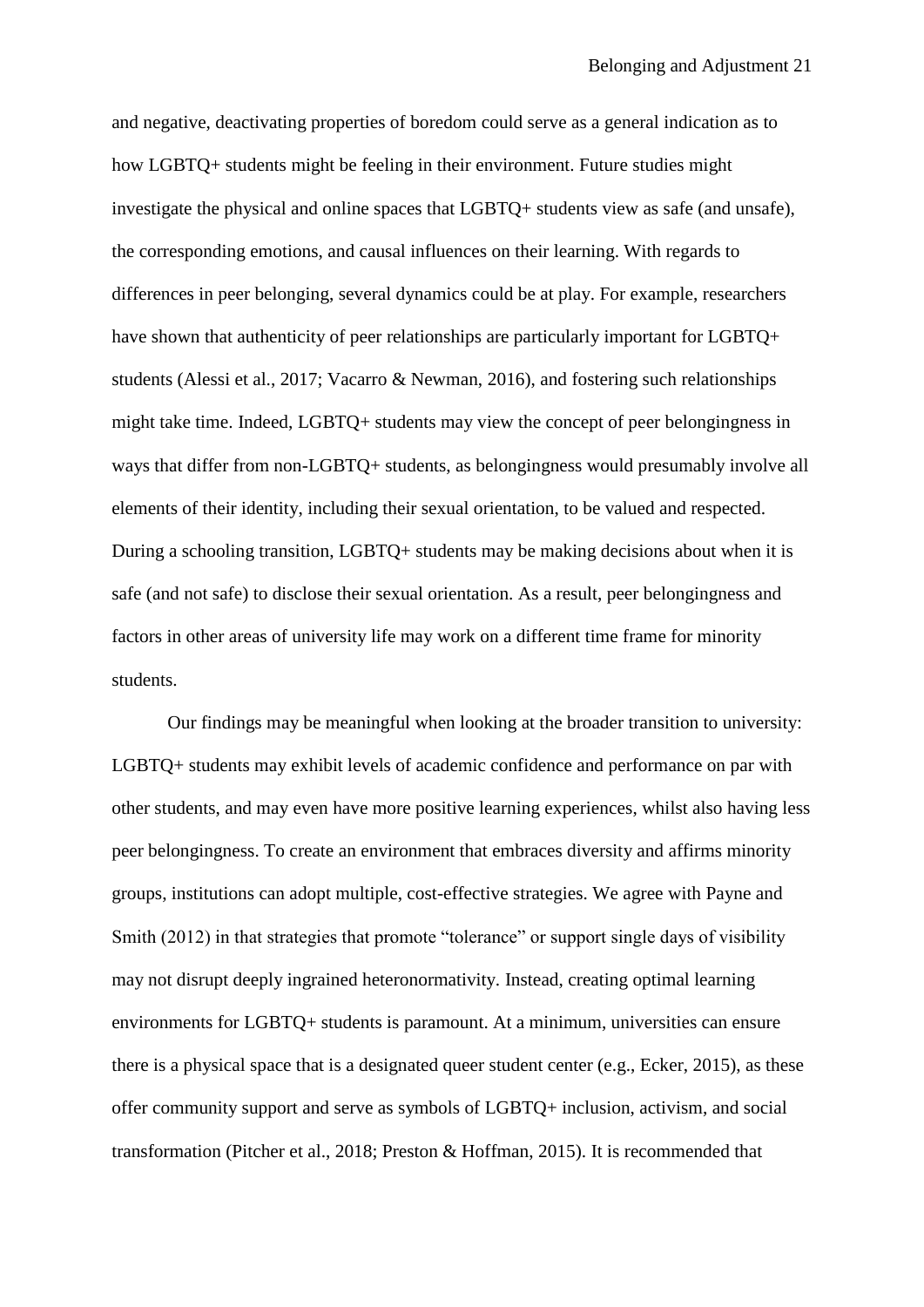campus initiatives actively welcome LGBTQ+ students in orientation events and student support services (Bardhoshi et al., 2018). Other examples might include reviewing student communication mechanisms (e.g., website and email correspondence systems) to confirm that images, messages, and use of pronouns are welcoming for LGBTQ+ students. LGBTQ+ friendly services should be accessible so that students are aware of what is available, and this may help with a greater sense of belonging. Since peer interactions are embedded within the broader social climate, universities might also focus on the extent to which they model inclusive practices as an expectation and commitment.

Third, we report differences between LGBTQ+ and non-LGBTQ+ students in terms of how institutional belonging and social adjustment relate to academic self-efficacy and well-being early in the transition to university. Specifically, our results confirm that institutional belongingness had a smaller statistical prediction for the academic self-efficacy of LGBTQ+ students, and that social adjustment to university had a smaller statistical prediction for the well-being of LGBTQ+ students. These findings could suggest that, based on previous experiences, LGBTQ+ students may begin university with a particular set of coping strategies. For instance, individuals who feel as though they deviate from traditional social norms at university or are marginalized by educational systems may be more likely to respond to such stressors by focusing on academic work as a means of mental distraction or cognitive restructuring (e.g., Toomey et al., 2018). It would be useful to explore not only the stressors that LGBTQ+ students confronted but also how they cope with facets of university life that may be viewed as less controllable (e.g., institutional climate, resources that are available, and how individuals are treated by other members of the university).

## **Limitations & Future Directions**

Our research included a large, diverse sample of first-year university students in New Zealand. One unique approach to this study is that we were able to have enough statistical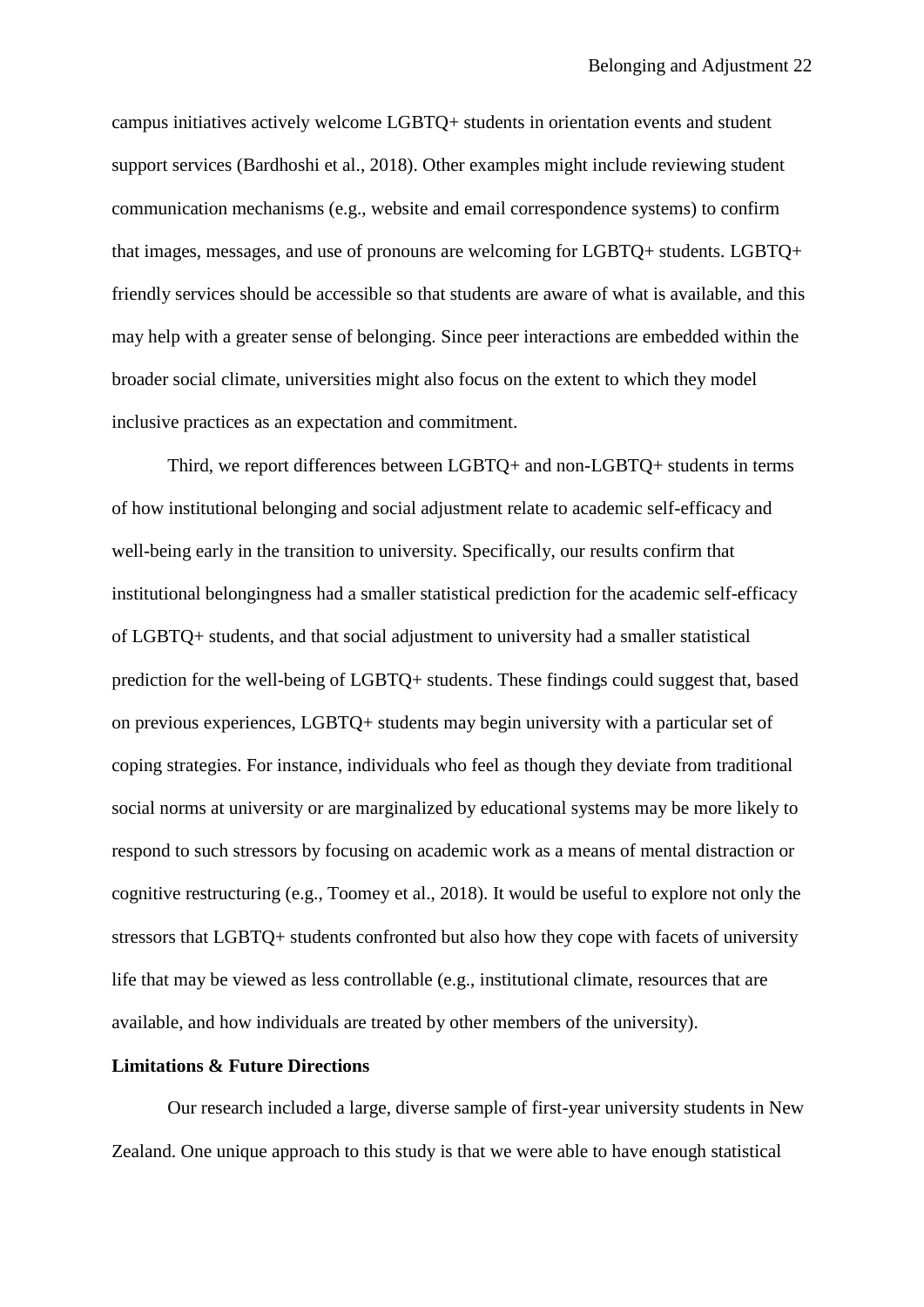power to inspect group differences between LGBTQ+ and non-LGBTQ+ students. Taking a quantitative approach to explore such dynamics can be a useful contribution to the discipline, especially when marginalized and minoritized groups, by definition, share a smaller proportion of the student population. Although our sample may add support to the generalizability of the findings, several limitations should be kept in mind and addressed in future research. For instance, our sample considered LGBTQ+ as a broad construct, and this approximation might introduce bias into the experiences of individuals across sub-groups of the LGBTQ+ population. We recommend that researchers consider the nuances that exist within the LGBTQ+ communities in measurement practices. From a sample perspective, we had disproportionately fewer LGBTQ+ students than non-LGBTQ+ students and, therefore, additional research is needed to substantiate our results. It is possible that experiences were not reported by students who did not feel comfortable self-identifying as LGBTQ+; further, students might see themselves as LGBTQ+ but not necessarily a member of the Rainbow (LGBTQ+) community. There also may be sample selection bias at play. Our study captures the experiences of students from one university in New Zealand, and such experiences would likely differ as a function of the institutional climate and quality support services available to LGBTQ+ students. Indeed, the students who completed the questionnaire may represent those with a considerably easier or more difficult transition to university, such as starting university with (or without) an existing group of friends, or having living arrangements that meet (or do not meet) their individual needs. Moreover, our instrumentation relied on relatively brief scales, especially with regards to the number of items of class-related emotions. We recommend that researchers aim to consider the measurement of variables that offer greater statistical rigour and better capture individual differences.

This study was strengthened by having access to actual student performance outcomes; however, our research otherwise relies on self-report measures and a cross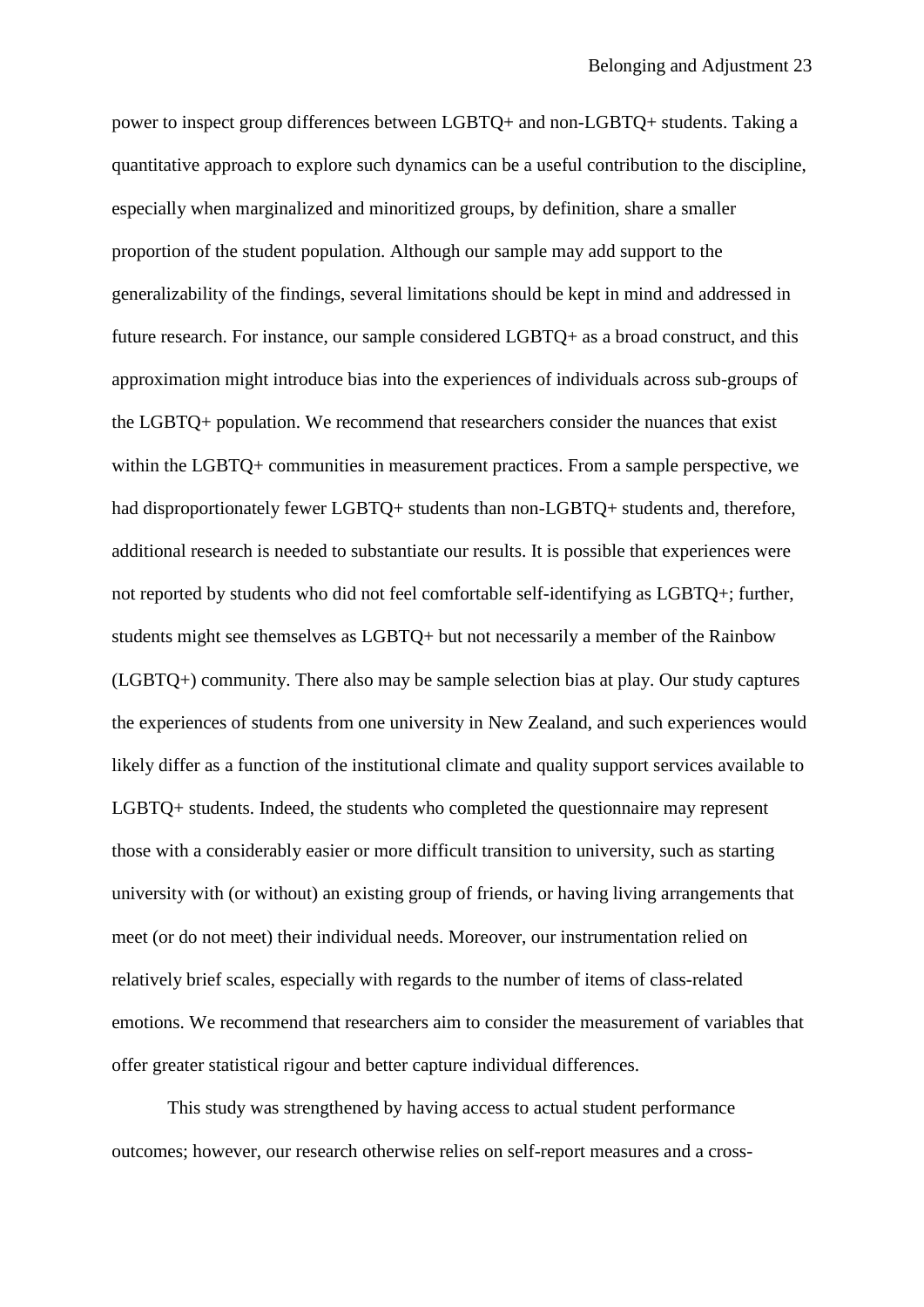sectional design. Although the research was conducted to estimate subjective experiences, self-reports can be subject to response biases, and cross-sectional designs limit the ability to explain processes over time. We recommend that researchers make use of diverse methods of data collection, mixed-method approaches to integrate results, and consider longitudinal designs to more accurately understand the transition to university. Reciprocal, or even reverse, effects are possible. There are limitations in using regression analyses based on correlational data, as the inferred order of variables could be put into question. It is possible that subjective well-being, for instance, could be antecedent to the social transition to university. Given such limitations, one suggestion is for researchers to test alternative models for greater understanding, and to consider the postulation and testing of empirically valid models which could argue for or against the order of effects.

There are ample opportunities for future work in this area of research. Given the results and limitations of this study, we believe that students should be supported in ways that strategically promote belongingness while aiming to reduce the often-predictable stress that occurs during the social transition to university. Such efforts may be valuable for all students, but may be crucial for LGBTQ+ and other minority students.

#### **References**

- Aiken, L. S., West, S. G., & Reno, R. R. (1991). *Multiple regression: Testing and interpreting interactions*. Sage.
- Alessi, E. J., Sapiro, B., Kahn, S., & Craig, S. L. (2017). The first-year university experience for sexual minority students: A grounded theory exploration. *Journal of LGBT Youth*, *14*(1), 71-92.
- Allen, K., Kern, M. L., Vella-Brodrick, D., Hattie, J., & Waters, L. (2018). What schools need to know about fostering school belonging: A meta-analysis. *Educational Psychology Review*, *30*(1), 1-34.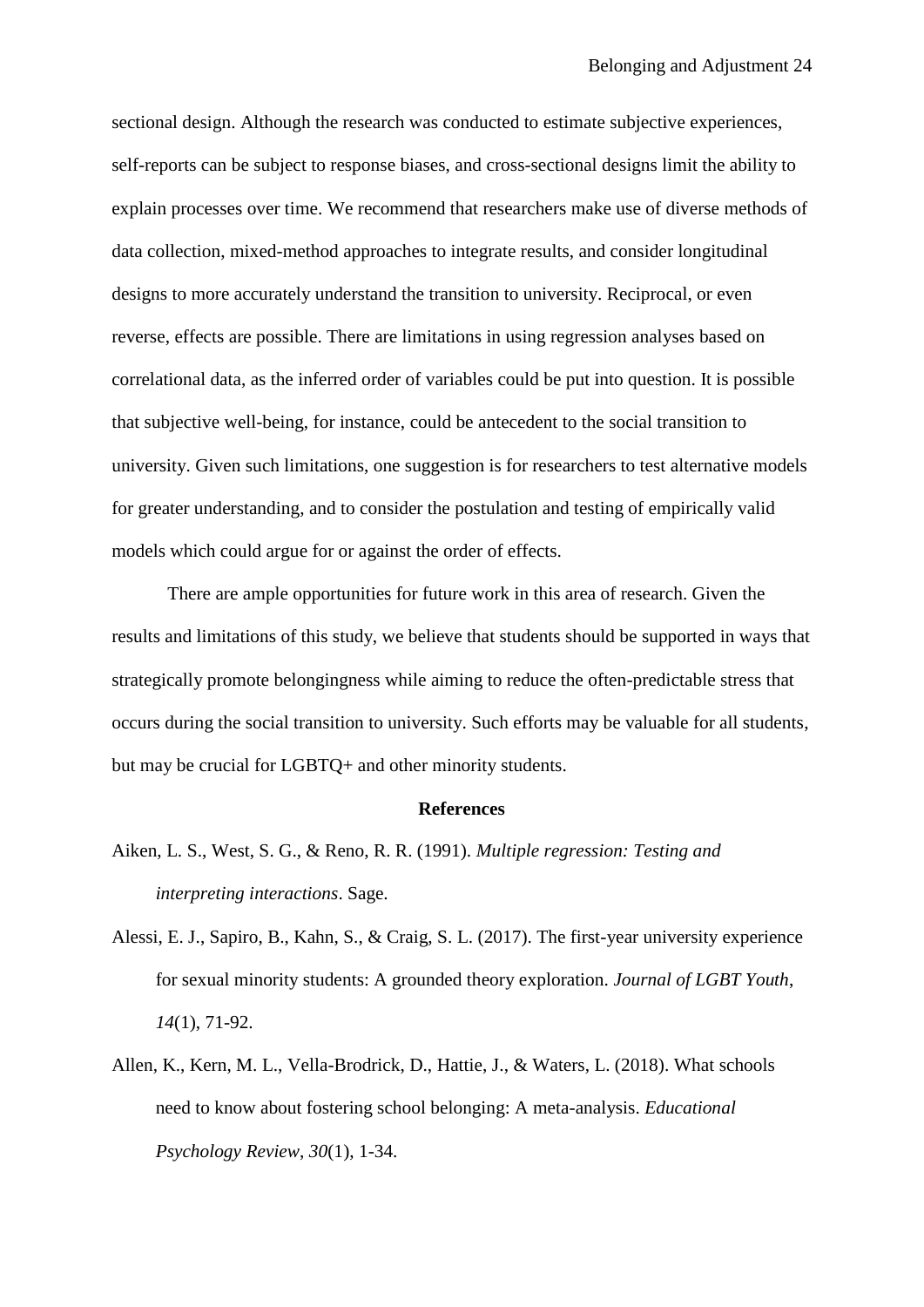- Anderman, L. H., & Freeman, T. M. (2004). Students' sense of belonging in school. *Advances in Motivation and Achievement*, *13*, 27-63.
- Aspinwall, L. G., & Taylor, S. E. (1992). Modeling cognitive adaptation: A longitudinal investigation of the impact of individual differences and coping on college adjustment and performance. *Journal of Personality and Social Psychology*, *63*(6), 989.
- Baker, S. R. (2003). A prospective longitudinal investigation of social problem-solving appraisals on adjustment to university, stress, health, and academic motivation and performance. *Personality and Individual Differences*, *35*(3), 569-591.
- Bandura, A. (1986). The explanatory and predictive scope of self-efficacy theory. *Journal of Social and Clinical Psychology*, *4*(3), 359-373.
- Bardhoshi, G., Grieve, K., Swanston, J., Suing, M., & Booth, J. (2018). Illuminating the oncampus experience of LGBTQ students through photovoice. *Journal of College Counseling*, *21*(3), 194-209.
- Baumeister, R. F., & Leary, M. R. (1995). The need to belong: Desire for interpersonal attachments as a fundamental human motivation. *Psychological Bulletin*, *117*(3), 497- 529.
- Bissonette, D., & Szymanski, D. M. (2019). Minority stress and LGBQ college students' depression: roles of peer group and involvement. *Psychology of Sexual Orientation and Gender Diversity, 6*(3), 308-317.
- Bitsika, V., Sharpley, C. F., & Rubenstein, V. (2010). What stresses university students: An interview investigation of the demands of tertiary studies. *Australian Journal of Guidance and Counselling*, *20*(1), 41-54.
- Bowerman, B. L., & O'connell, R. T. (1990). *Linear statistical models: An applied approach*. Brooks/Cole.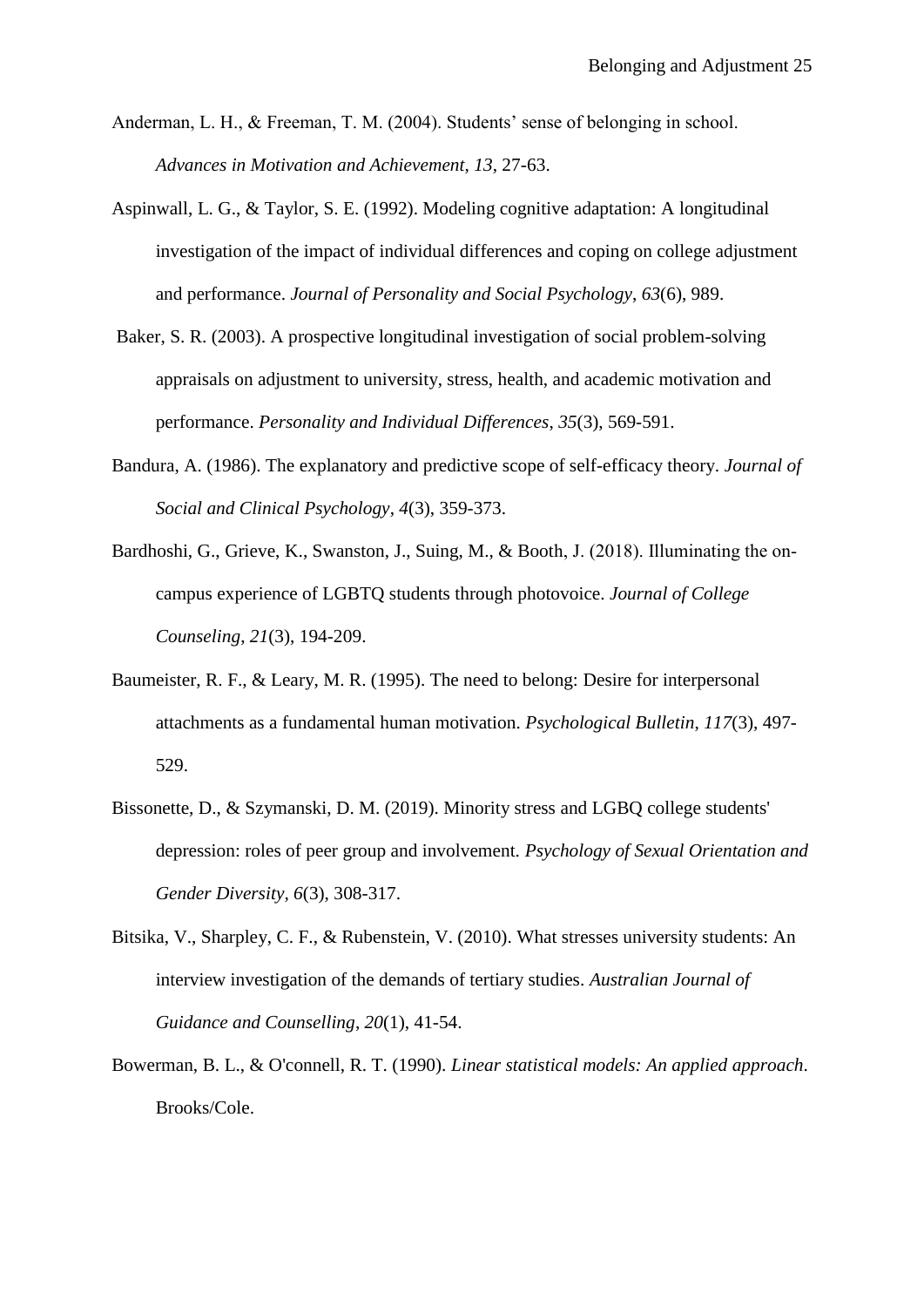- Chiu, M. M., Chow, B. W. Y., McBride, C., & Mol, S. T. (2016). Students' sense of belonging at school in 41 countries: Cross-cultural variability. *Journal of Cross-Cultural Psychology*, *47*(2), 175-196.
- Cohen, J. (1988). *Statistical power analysis for the behavioural sciences* (2<sup>nd</sup> ed.). Erlbaum.
- Coulter, R. W., Birkett, M., Corliss, H. L., Hatzenbuehler, M. L., Mustanski, B., & Stall, R. D. (2016). Associations between LGBTQ-affirmative school climate and adolescent drinking behaviors. *Drug and Alcohol Dependence, 161*, 340-347.
- Ecker, J., Rae, E. & Bassi, A. (2015). Showing your pride: A national survey of queer student centres in Canadian colleges and universities. *Higher Education, 70*, 881-898.
- Freeman, T. M., Anderman, L. H., & Jensen, J. M. (2007). Sense of belonging in college freshmen at the classroom and campus levels. *The Journal of Experimental Education*, *75*(3), 203-220.
- Garvey, J. C., Sanders, L. A., & Flint, M. A. (2017). Generational perceptions of campus climate among LGBTQ undergraduates. *Journal of College Student Development, 58*(6), 795-817.
- Goetz, T., Lüdtke, O., Nett, U. E., Keller, M. M., & Lipnevich, A. A. (2013). Characteristics of teaching and students' emotions in the classroom: Investigating differences across domains. *Contemporary Educational Psychology, 38*(4), 383-394.
- Hausmann, L. R., Schofield, J. W., & Woods, R. L. (2007). Sense of belonging as a predictor of intentions to persist among African American and White first-year college students. *Research in higher education*, *48*(7), 803-839.
- Hoffman, M., Richmond, J., Morrow, J., & Salomone, K. (2002). Investigating "sense of belonging" in first-year college students. *Journal of College Student Retention: Research, Theory & Practice, 4*(3), 227-256.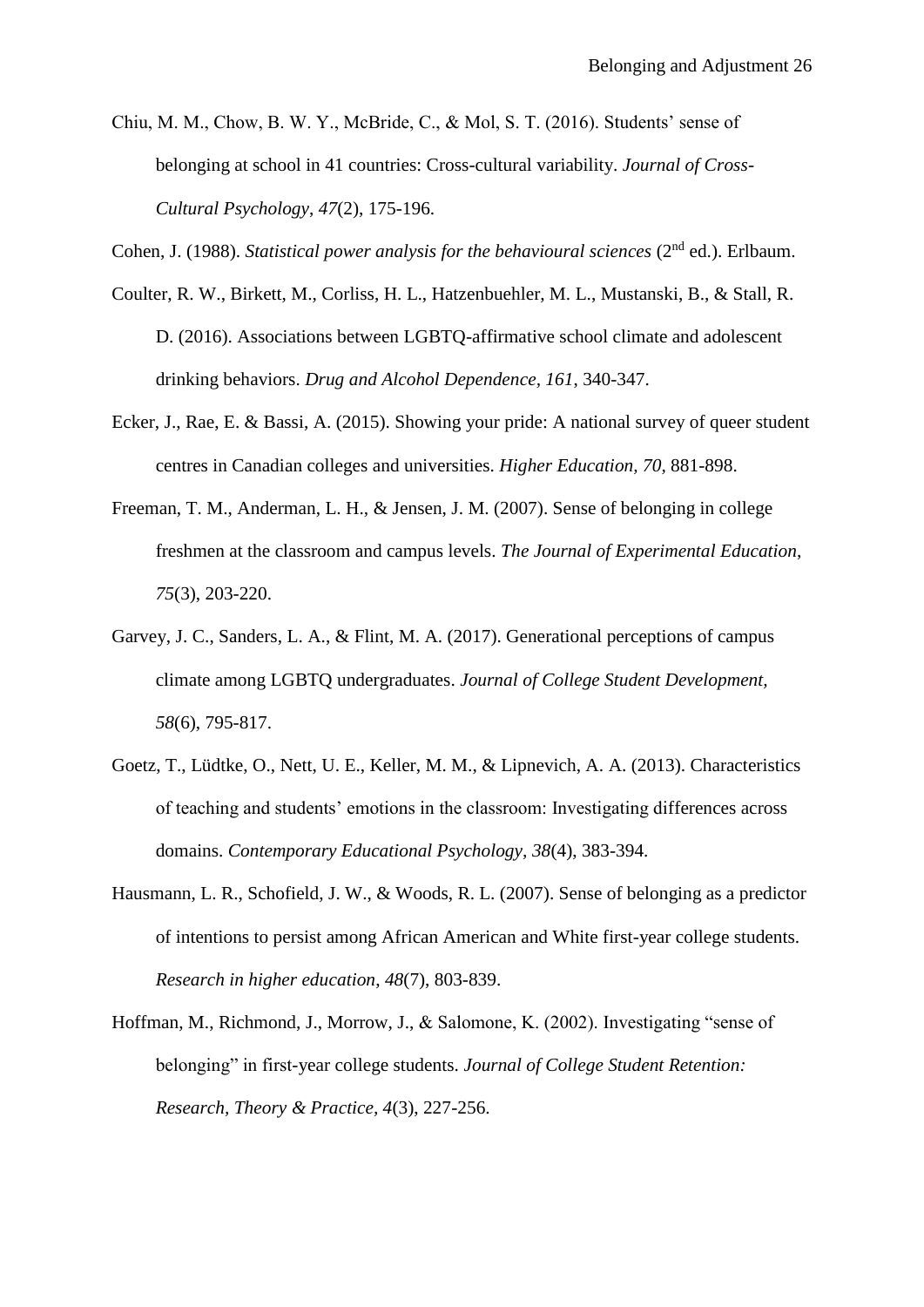- Jackson, L. M., Pancer, S. M., Pratt, M. W., & Hunsberger, B. E. (2000). Great Expectations: The relation between expectancies and adjustment during the transition to university. *Journal of Applied Social Psychology*, *30*(10), 2100-2125.
- Kortegast, C. A. (2017). "But it's not the space that I would need": Narrative of LGBTQ students' experiences in campus housing. *Journal of College and University Student Housing*, *43*(2), 58-71.
- Krause, K. L., & Coates, H. (2008). Students' engagement in first‐year university. *Assessment & Evaluation in Higher Education*, *33*(5), 493-505.
- Kulick, A., Wernick, L. J., Woodford, M. R., & Renn, K. (2017). Heterosexism, depression, and campus engagement among LGBTQ college students: Intersectional differences and opportunities for healing. *Journal of Homosexuality*, *64*(8), 1125-1141.
- Mahar, A. L., Cobigo, V., & Stuart, H. (2013). Conceptualizing belonging. *Disability and Rehabilitation*, *35*(12), 1026-1032.
- Moore, A. (2016). Inclusion and exclusion: A case study of an English class for LGBT learners. *TESOL Quarterly, 50*(1), 86-108.
- Moreira, P., Cunha, D., & Inman, R. A. (2019). Achievement Emotions Questionnaire-Mathematics (AEQ-M) in adolescents: Factorial structure, measurement invariance and convergent validity with personality. *European Journal of Developmental Psychology*, *16*(6), 750-762.
- Oatley, K., & Jenkins, J. M. (1992). Human emotions: Function and dysfunction. *Annual Review of Psychology, 43*(1), 55-85.
- Pascarella, E. T., & Terenzini, P. T. (2005). *How college affects students: A third decade of research. Volume 2*. Jossey-Bass.
- Payne, E. C., & Smith, M. J. (2012). Safety, celebration, and risk: Educator responses to LGBTQ professional development. *Teaching Education, 23*(3), 265-285.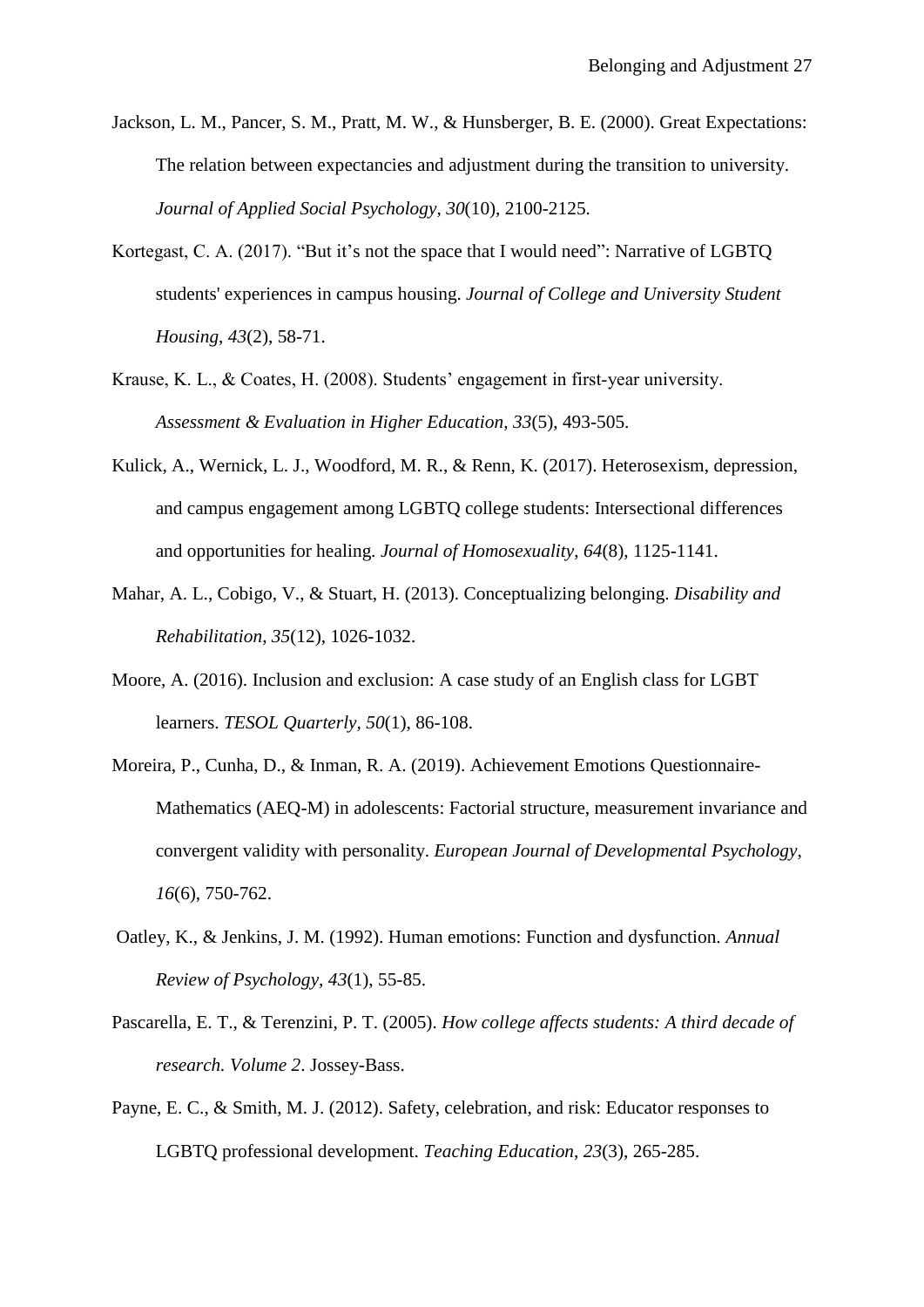- Pekrun, R., Goetz, T., Frenzel, A. C., Barchfeld, P., & Perry, R. P. (2011). Measuring emotions in students' learning and performance: The Achievement Emotions Questionnaire (AEQ). *Contemporary Educational Psychology*, *36*(1), 36-48.
- Pitcher, E. N., Camacho, T. P., Renn, K. A., & Woodford, M. R. (2018). Affirming policies, programs, and supportive services: Using an organizational perspective to understand LGBTQ+ college student success. *Journal of Diversity in Higher Education, 11*(2), 117-132.
- Preston, M. J., & Hoffman, G. D. (2015). Traditionally heterogendered institutions: Discourses surrounding LGBTQ college students. *Journal of LGBT Youth, 12*, 64-86.

Reeve, J. (2014). *Understanding motivation and emotion*. John Wiley & Sons.

- Schaufeli, W. B., Martinez, I. M., Pinto, A. M., Salanova, M., & Bakker, A. B. (2002). Burnout and engagement in university students: A cross-national study. *Journal of cross-cultural psychology*, *33*(5), 464-481.
- Sheets Jr., R. L., & Mohr, J. J. (2009). Perceived social support from friends and family and psychosocial functioning in bisexual young adult college students. *Journal of Counseling Psychology*, *56*(1), 152.
- Shin, H., Puig, A., Lee, J., Lee, J. H., & Lee, S. M. (2011). Cultural validation of the Maslach Burnout Inventory for Korean students. *Asia Pacific Education Review, 12*(4), 633-639.
- Sischka, P. E., Costa, A. P., Steffgen, G., & Schmidt, A. F. (2020). The WHO-5 Well-Being Index–Validation based on item response theory and the analysis of measurement invariance across 35 countries. *Journal of Affective Disorders Reports*, 100020. <https://doi.org/10.1016/j.jadr.2020.100020>
- Slaten, C. D., Elison, Z. M., Deemer, E. D., Hughes, H. A., & Shemwell, D. A. (2018). The development and validation of the university belonging questionnaire. *The Journal of Experimental Education*, *86*(4), 633-651.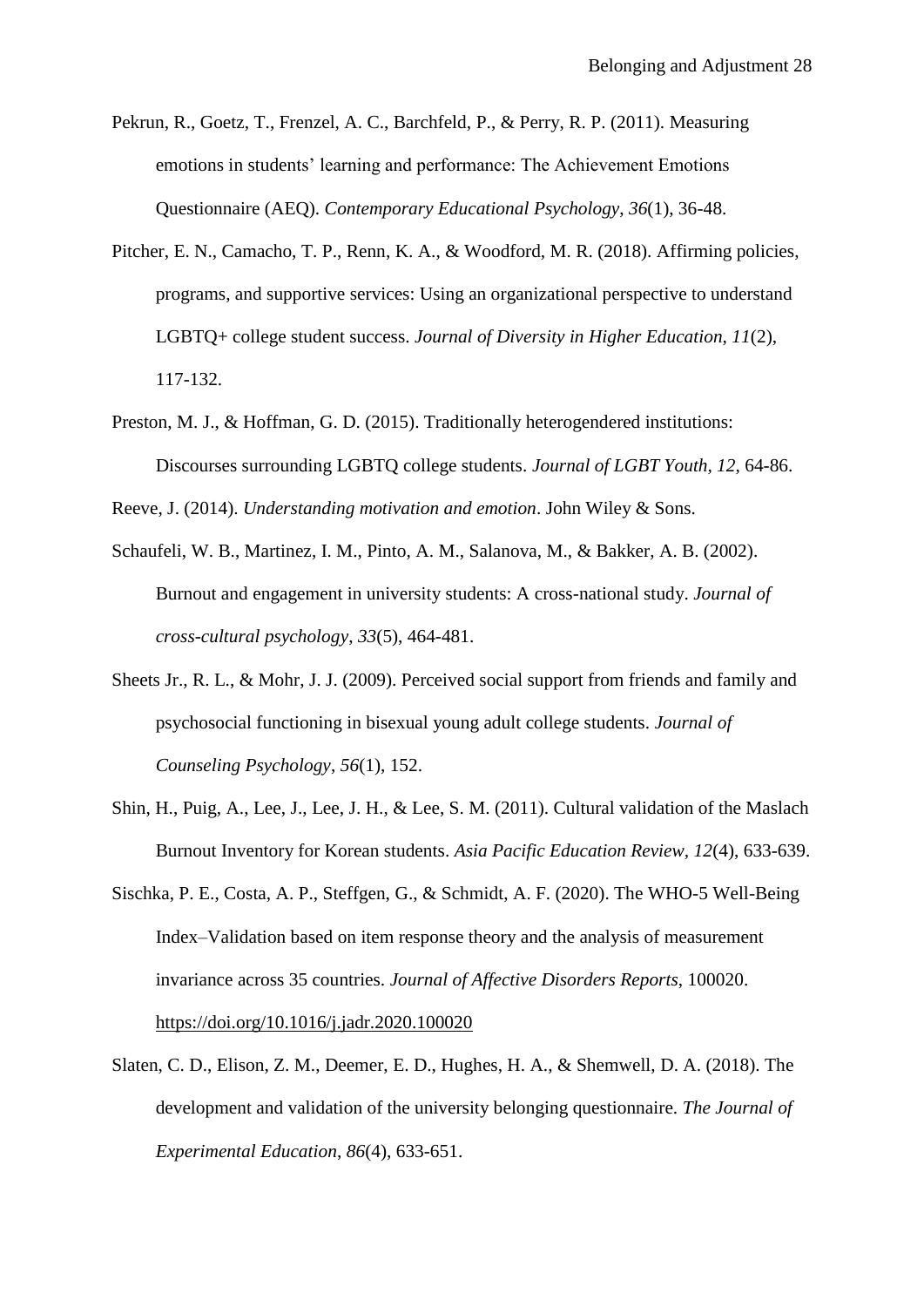- Slaten, C. D., Yough, M. S., Shemwell, D. A., Scalise, D. A., Elison, Z. M., & Hughes, H. A. (2014). Eat, sleep, breathe, study: Understanding what it means to belong at a university from the student perspective. *Excellence in Higher Education*, *5*(1), 1-5.
- Strayhorn, T. L. (2018). *College students' sense of belonging: A key to educational success for all students*. Routledge.
- Stroup, J., Glass, J., & Cohn, T. J. (2014). The adjustment to US rural college campuses for bisexual students in comparison to gay and lesbian students: An exploratory study. *Journal of Bisexuality*, *14*(1), 94-109.
- Taylor, P. J., Dhingra, K., Dickson, J. M., & McDermott, E. (2020). Psychological correlates of self-harm within gay, lesbian and bisexual UK university students. *Archives of Suicide Research*, *24*(sup1), 41-56.
- Taylor, J. L., Dockendorff, K. J., & Inselman, K. (2018). Decoding the digital campus climate for prospective LGBTQ+ community colleges students. *Community College Journal of Research and Practice*, *42*(3), 155-170.
- Thompson, L. H., Dutta, S., Bhattacharjee, P., Leung, S., Bhowmik, A., Prakash, R.,... & Lorway, R. R. (2019). Violence and mental health among gender-diverse individuals enrolled in a Human Immunodeficiency Virus program in Karnataka, South India. *Transgender Health, 4*(1), 316-325.
- Todorinova, L., & Ortiz-Myers, M. (2019). The role of the academic library in supporting LGBTQ students: A survey of librarians and library administrators at LGBTQ-friendly colleges and universities. *College & Undergraduate Libraries*, *26*(1), 66-87.
- Toomey, R. B., Ryan, C., Diaz, R. M., & Russell, S. T. (2018). Coping with sexual orientation–related minority stress. *Journal of Homosexuality*, *65*(4), 484-500.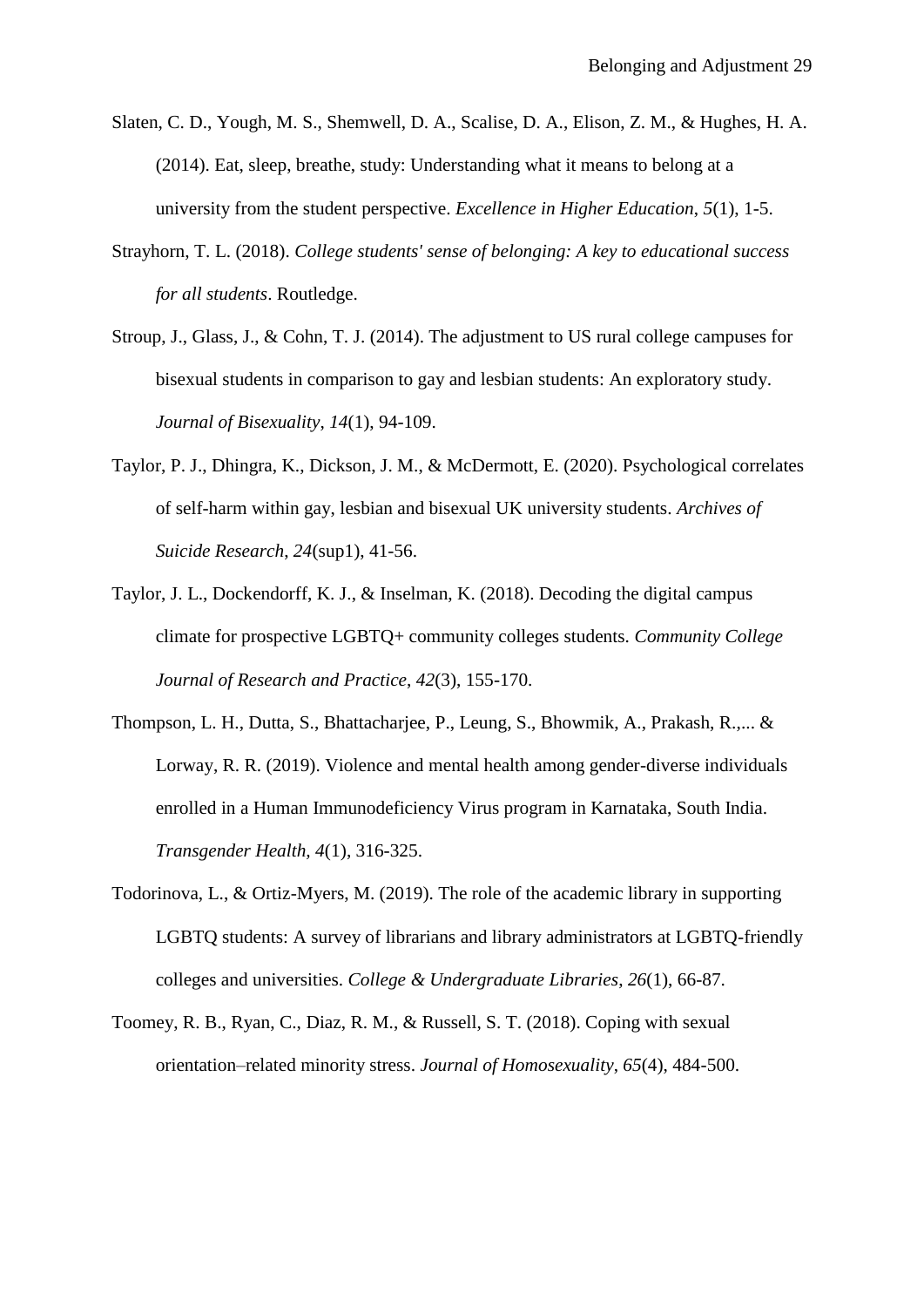- Topp, C. W., Østergaard, S. D., Søndergaard, S., & Bech, P. (2015). The WHO-5 Well-Being Index: a systematic review of the literature. *Psychotherapy and Psychosomatics*, *84*(3), 167-176.
- Vaccaro, A., & Newman, B. M. (2016). Development of a sense of belonging for privileged and minoritized students: An emergent model. *Journal of College Student Development*, *57*(8), 925-942.
- Westphal, A., Kretschmann, J., Gronostaj, A., & Vock, M. (2018). More enjoyment, less anxiety and boredom: How achievement emotions relate to academic self-concept and teachers' diagnostic skills. *Learning and Individual Differences, 62*, 108-117.
- Woodford, M. R., Joslin, J. Y., Pitcher, E. N., & Renn, K. A. (2017). A mixed-methods inquiry into trans\* environmental microaggressions on college campuses: Experiences and outcomes. *Journal of Ethnic & Cultural Diversity in Social Work, 26*(1-2), 95-111.
- Yoo, S. H., Matsumoto, D., & LeRoux, J. A. (2006). The influence of emotion recognition and emotion regulation on intercultural adjustment. *International Journal of Intercultural Relations*, *30*(3), 345-363.
- Zubernis, L., & Snyder, M. (2007). Considerations of additional stressors and developmental issues for gay, lesbian, bisexual, and transgender college students. *Journal of College Student Psychotherapy*, *22*(1), 75-79.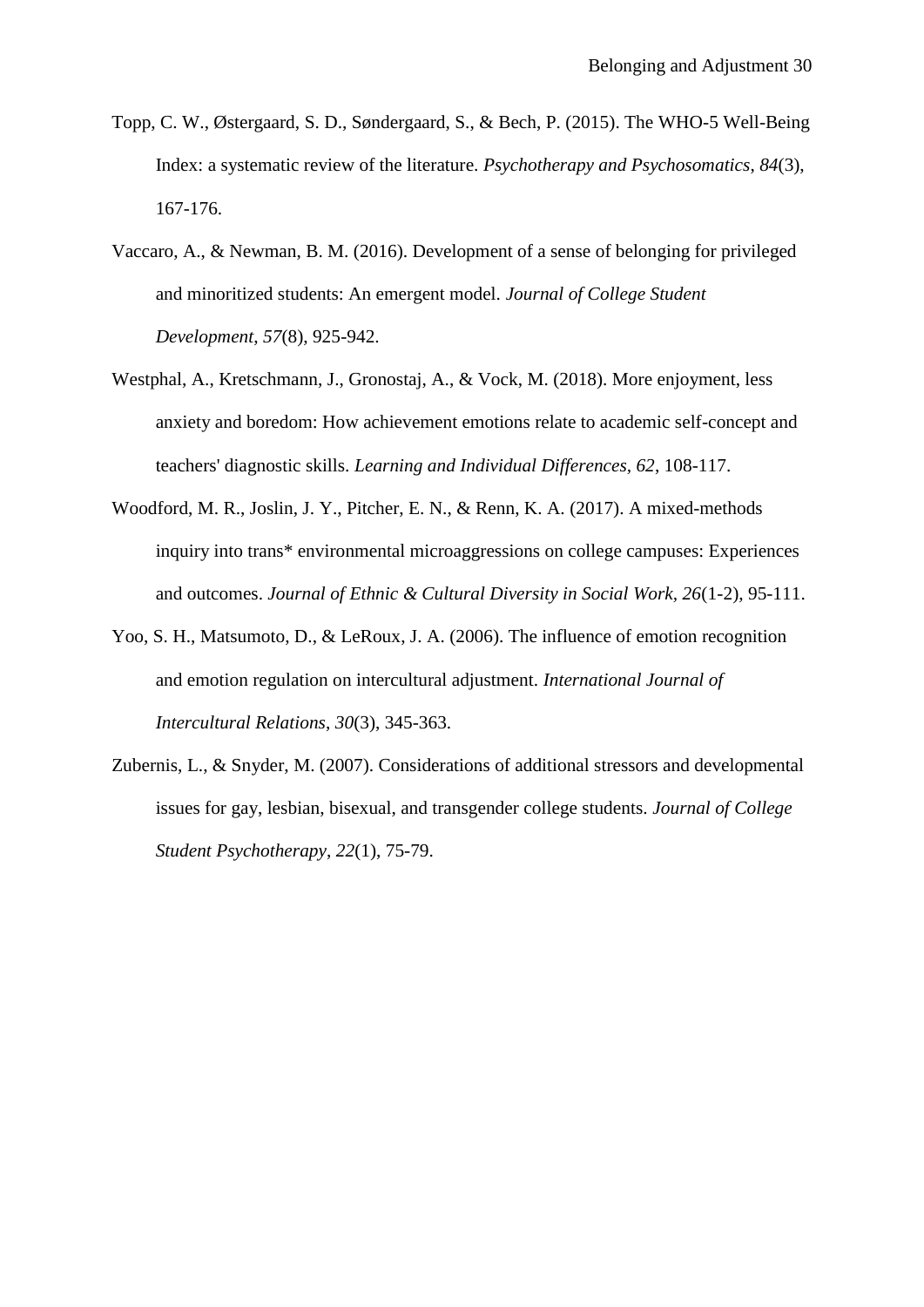Table 1.

*Exploratory factor analysis pattern matrix with factor loadings depicting Institutional Belonging (iBEL) and Peer Belonging (pBEL) using Maximum Likelihood extraction and oblique rotation (n = 896)*

|                                                                                 | Factor  |          |
|---------------------------------------------------------------------------------|---------|----------|
|                                                                                 | 1       | 2        |
| I know very few students in my classes <sup>†</sup> . (pBEL1)                   | .777    | .106     |
| I have made at least one or two close friends at [institution]. (pBEL2)         | .696    | $-.035$  |
| No one at [institution] knows anything personal about me <sup>†</sup> . (pBEL3) | .637    | $-.020$  |
| I am actively involved in [institution] societies and clubs (e.g. cultural,     | .483    | $-.093$  |
| special interest, etc.). (pBEL4)                                                |         |          |
| I really like the culture at [institution]. (iBEL1)                             |         | $-0.752$ |
| I feel like I am "at home" at [institution]. (iBEL2)                            | .343    | $-.630$  |
| I feel safe on [institution] campus. (iBEL4)                                    | $-.004$ | $-471$   |
| Most of the [institution] staff are approachable. (iBEL5)                       | $-.082$ | $-460$   |

Note.<sup>†</sup> indicates that the item required reversed coding.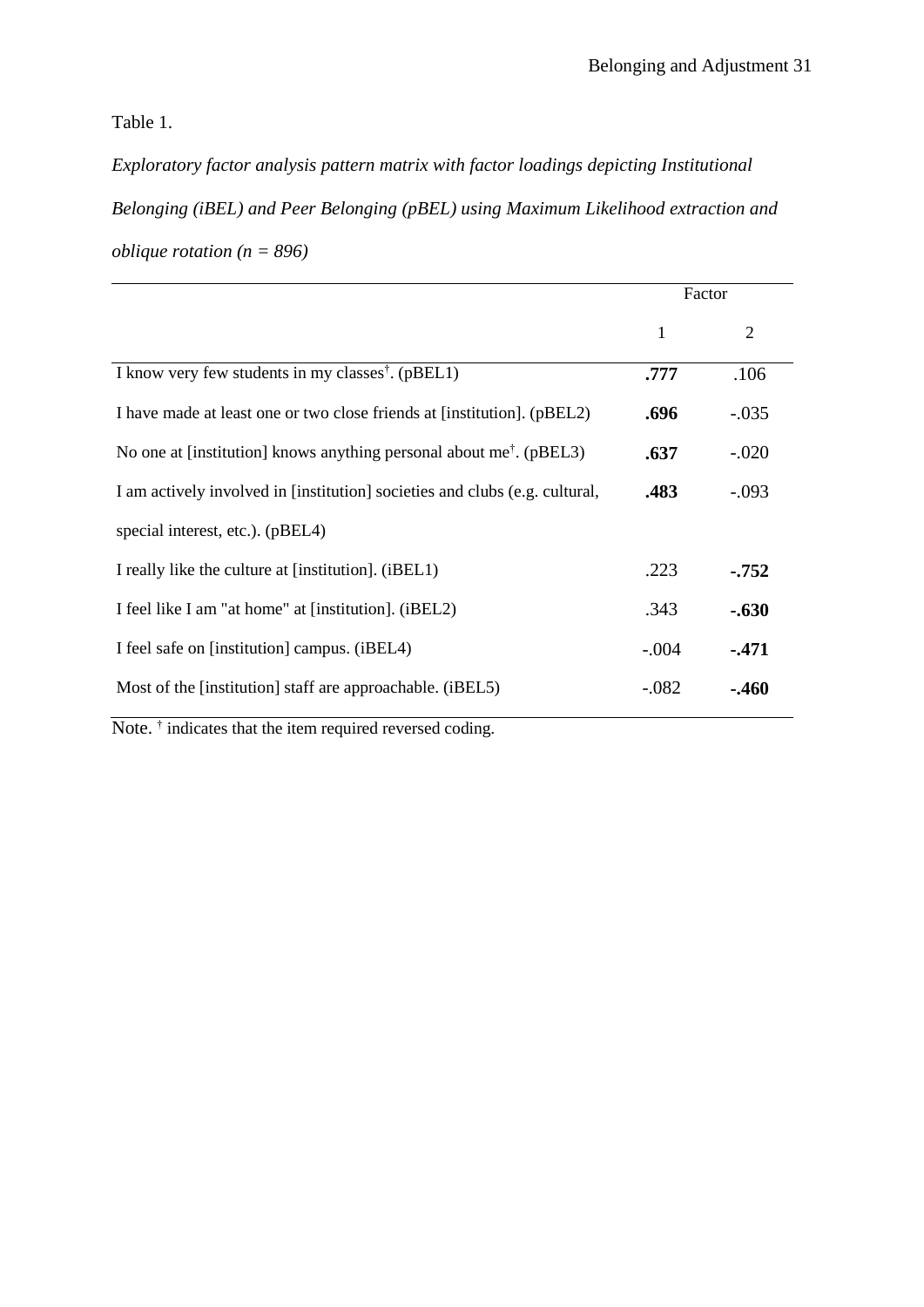# Table 2.

*Means, Standard Deviations, and Bivariate Correlations among University Experiences and Performance for LGBTQ+ and non-LGBTQ* 

*students* (n = 896)

|                                | $\boldsymbol{M}$ | LGBTQ+      | Peer      | Institution | Social   | Academic | Class    | Class        | Subjective   | <b>GPA</b> |
|--------------------------------|------------------|-------------|-----------|-------------|----------|----------|----------|--------------|--------------|------------|
|                                | (Std. Dev)       | Affiliation | Belonging | al          | Adjustme | self-    | Enjoymen | Boredom      | Well-        |            |
|                                |                  | $(Yes = 1)$ |           | Belonging   | nt       | efficacy |          |              | being        |            |
| LGBTQ+ Affiliation             |                  |             |           |             |          |          |          |              |              |            |
| $(Yes = 1)$                    |                  |             |           |             |          |          |          |              |              |            |
|                                |                  |             |           |             |          |          |          |              |              |            |
| Peer Belonging                 | 4.52(1.36)       | $-.08*$     |           |             |          |          |          |              |              |            |
|                                |                  |             |           |             |          |          |          |              |              |            |
| <b>Institutional Belonging</b> | 5.52(.88)        | $-.02$      | $.47**$   | $\mathbf I$ |          |          |          |              |              |            |
|                                |                  |             |           |             |          |          |          |              |              |            |
| Social Adjustment              | 3.17(.81)        | $-.08*$     | .59**     | $.53**$     |          |          |          |              |              |            |
| Academic self-efficacy         | 24.54 (4.38)     | .02         | $.18**$   | $.40**$     | $.37**$  |          |          |              |              |            |
|                                |                  |             |           |             |          |          |          |              |              |            |
| Class Enjoyment                | 3.78(.76)        | $.13**$     | .05       | $.36**$     | $.20**$  | $.50**$  |          |              |              |            |
|                                |                  |             |           |             |          |          |          |              |              |            |
| <b>Class Boredom</b>           | 2.68(.92)        | $-.10**$    | $-.01$    | $-.27**$    | $-.10**$ | $-.40**$ | $-.52**$ | $\mathbf{1}$ |              |            |
|                                |                  |             |           |             |          |          |          |              |              |            |
| Subjective Well-being          | 3.93(.90)        | $-.09**$    | $.35**$   | $.48**$     | $.54**$  | $.48**$  | $.42**$  | $-.26**$     | $\mathbf{1}$ |            |
|                                |                  |             |           |             |          |          |          |              |              |            |
| <b>GPA</b>                     | 4.86(2.53)       | .03         | $.10**$   | .04         | $.07*$   | $.21**$  | $.07*$   | $-14**$      | $.10**$      |            |

*Note.* \*Correlation is significant at the  $p < 0.05$  level (2-tailed). \*\* Correlation is significant at the  $p < 0.01$  level (2-tailed).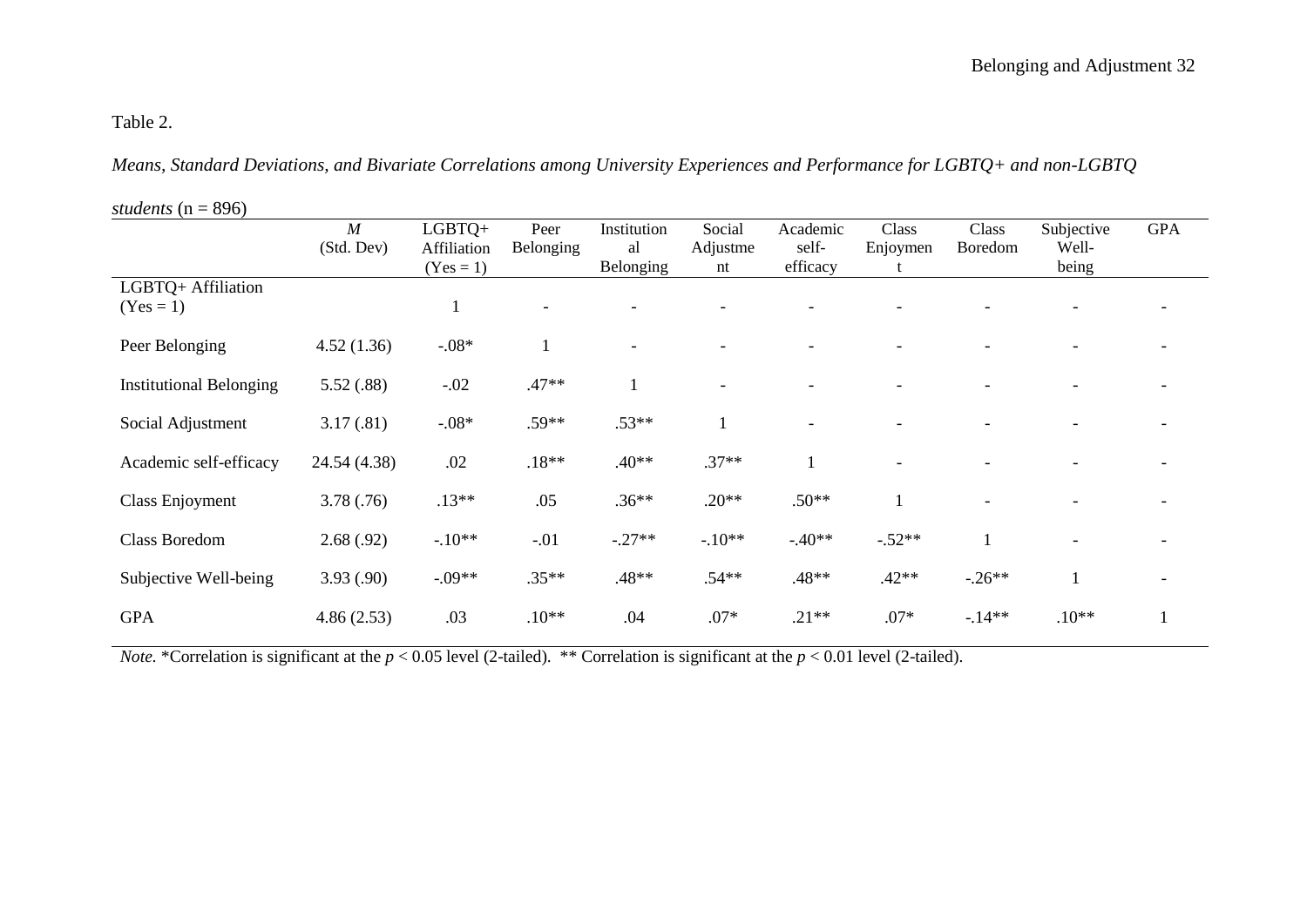Table 3.

*Group Differences in Belonging, Social Adjustment, Academic self-efficacy, Class Emotions, Subjective well-being, and GPA for LGBTQ+* (n = 113) *and non-LGBTQ+ Students* (n = 783)

| Variable                       |         |            | Mean       | St. Error  |                             |
|--------------------------------|---------|------------|------------|------------|-----------------------------|
|                                | t       | $p$ -value | Difference | Difference | $\eta^2$ <sub>partial</sub> |
| <b>Institutional Belonging</b> | .73     | .47        | .34        | .14        | .00.                        |
|                                |         |            |            |            |                             |
| Peer Belonging                 | 2.49    | .01        | .06        | .09        | .01                         |
|                                |         |            |            |            |                             |
| Social Adjustment              | 2.30    | .02        | .19        | .08        | .01                         |
|                                |         |            |            |            |                             |
|                                |         |            |            |            |                             |
| Academic self-efficacy         | $-0.52$ | .60        | $-.23$     | .44        | .00.                        |
|                                |         |            |            |            |                             |
| Class Enjoyment                | $-3.89$ | .00.       | $-.30$     | .08        | .02                         |
|                                |         |            |            |            |                             |
| <b>Class Boredom</b>           | 2.88    | .00.       | .27        | .09        | .01                         |
|                                |         |            |            |            |                             |
| Subjective well-being          | 2.70    | .01        | .25        | .09        | .01                         |
|                                |         |            |            |            |                             |
|                                |         |            |            |            |                             |
| <b>GPA</b>                     | $-.81$  | .42        | $-.21$     | .25        | .00                         |
|                                |         |            |            |            |                             |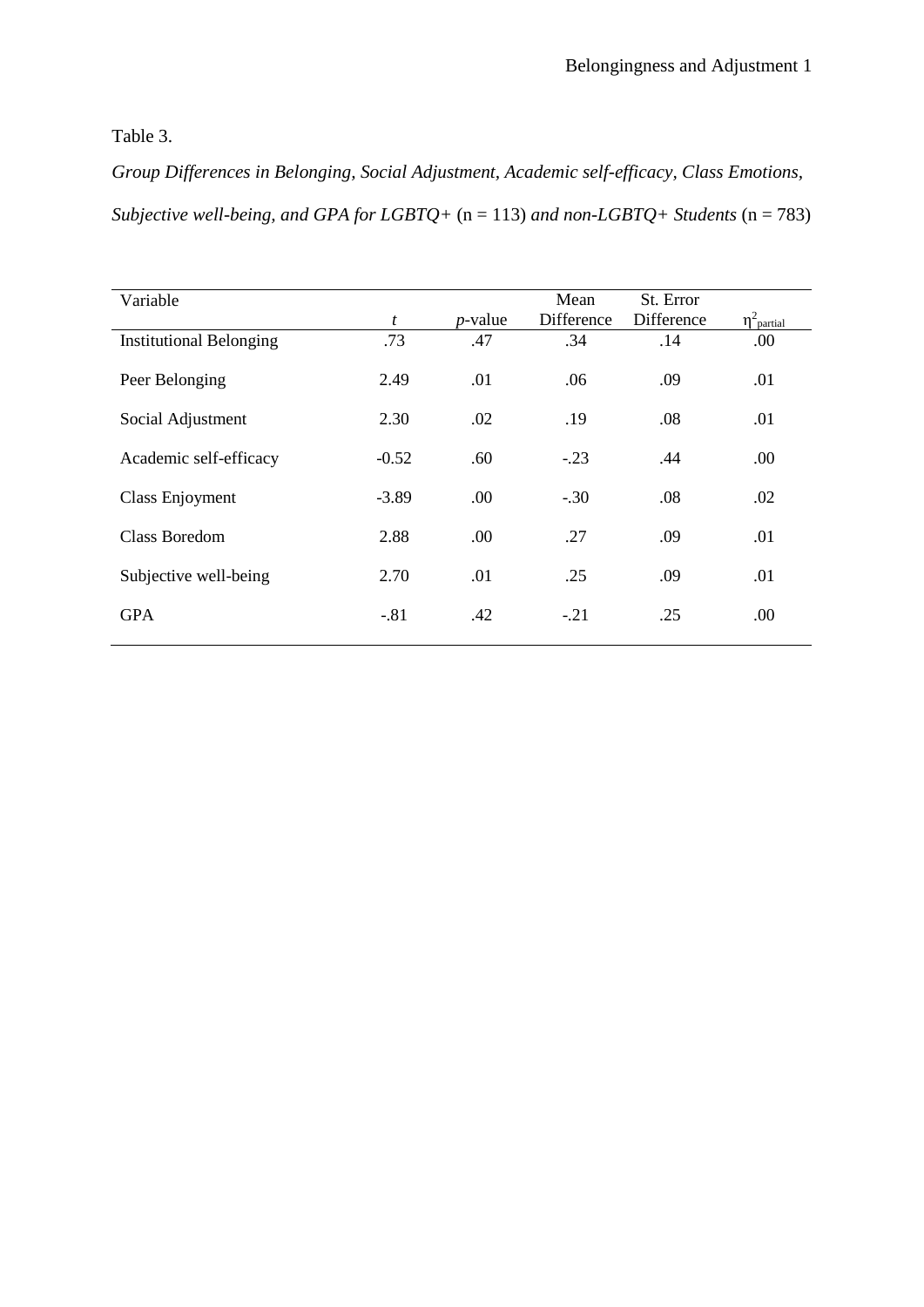

Figure 1.

*Main and Interaction effects for Academic self-efficacy based on Institutional Belonging and LGBTQ+ Affiliation (n = 896)*